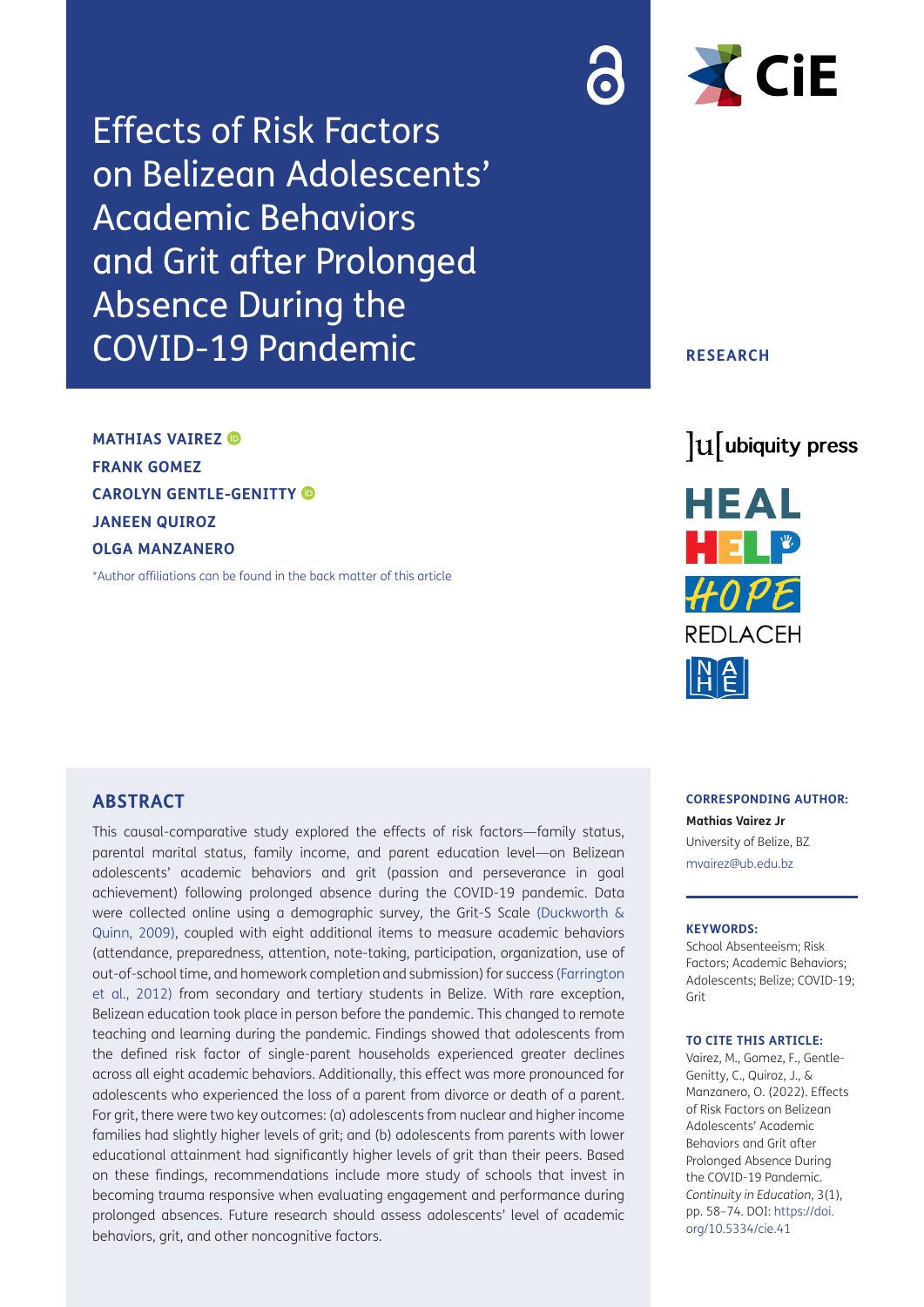# **INTRODUCTION**

A small country in Central America where the water is still fresh and the land is still pure is often the picture painted of Belize. Situated at the north end of Central America, Belize is located with Guatemala to the west and south, the Caribbean Sea to the east, and Mexico to the north. According to Rich et al. ([2022](#page-16-0)), despite unusual fluctuation, under the 2020–2021 COVID-19 pandemic, tourism was the major foreign-exchange earner.

Belize is a densely populated nation with a stable democratic political system of governance. As of 2021, the estimated population was approximately 405,633, predominantly young, with almost 52% being 0–24 years old, and concentrated in Belize City [\(Belize World Factbook, 2021\)](#page-14-2). Per the Human Development Index ([2020](#page-15-0)), the life expectancy at birth in Belize is 74.6 years (an increase from the 2006 Human Development Index figures), with 13.1 expected years of schooling. The country is diverse within ethnic and racial groups: Mestizo (52.9%), Creole (25.9%), three groups of indigenous Maya, namely Yucatec, Mopan, and Q'eqchi' (11.3%), an Afro-Indigenous Garifuna population (6.1%), East Indian (3.9%), Mennonite (3.6%), Caucasian (1.2%), Asian (1%), and other/unknown (1.5%). Likewise, Belize has great religious diversity: Roman Catholic (40.1%); Protestant (31.5%, which includes Pentecostal, Seventh Day Adventists, Anglican, Mennonite, Baptist, Methodist, Nazarene), Jehovah's Witness (1.7%); other (10.5%, including Buddhist, Hindu, Mormon, Muslim, and Rastafarian), and none (15.5%) [\(Belize World Factbook, 2021\)](#page-14-2). The country boasted an unemployment rate of 9% in 2017; yet according to a 2013 estimate, 41% of the population was living below the poverty line [\(Belize World Factbook, 2021](#page-14-2)).

According to the Belize Ministry of Education, three types of educational institutions deliver education services to Belizeans: government (owned and funded by government), governmentaided (owned by religious or other groups but receiving subsidized government funding for salaries or services), and private (owned and funded by individual persons, denominations, or private groups). At government and government-aided institutions tuition is free.

The formal education system consists of four levels: pre-primary (2 years), primary (8 years), secondary (4 years), and tertiary (2+yrs Associate's, 4+ Bachelor's). Governed by the Education and Training Act of 2010, the organization of the Belizean education system falls within the Education Rules. These rules stipulate that the Ministry of Education, headed by a Minister of Education, collaborates with churches, communities, private, and other organizations to deliver education to its citizenry; however, local control and enforcement of policies is left to school management [\(Belize Management Information Systems, 2022\)](#page-14-3).

The Belize Management Information System (2022) reports that education in Belize is compulsory from age 5–14. Education is primarily in person, with little to no online options or online schools. The education of students, whether at the primary or secondary level, largely takes place in public religious schools, predominantly Catholic schools. At the secondary and tertiary levels, there are more government-controlled schools. Primary school is equivalent to grades (1–8) in the United States while secondary is equivalent to high school (grades 9–12).

During the pandemic, a lot changed in Belize's education—much like it did around the world. A COVID-19 oversight committee was formed; schools closed March 20, 2020, and went to remote teaching and learning after the Easter break (mid-April). Data collected in the national Belize Education Management Information system (BEMIS) continued, with certain changes. They collected no data on performance in math, English, social studies, and Science. They collected no attendance data for April, May, and June; and they did not record learning at home for pre-primary and primary [\(Flowers, 2020\)](#page-14-4). According to a report to UNESCO ([Flowers, 2020](#page-14-4)), records collection for students and teachers continued with pre-primary and primary school students receiving daily lessons and secondary and tertiary school students primarily being educated online. The report noted current gaps and difficulties in collecting data regarding absenteeism, school climate, support for teachers, primary and secondary school learning, and early childhood readiness to transition to primary school ([Flowers, 2020\)](#page-14-4). Additional areas the government of Belize hoped to collect data on and monitor were:

- **1.** Ensuring students remain engaged and entertained without being overwhelmed.
- **2.** Ensuring students without access to radio and television got paper copies of lessons.
- **3.** Ensuring assessment of readiness for reopening and on track for learning.

Vairez et al. **59** *Continuity in Education* DOI: 10.5334/cie.41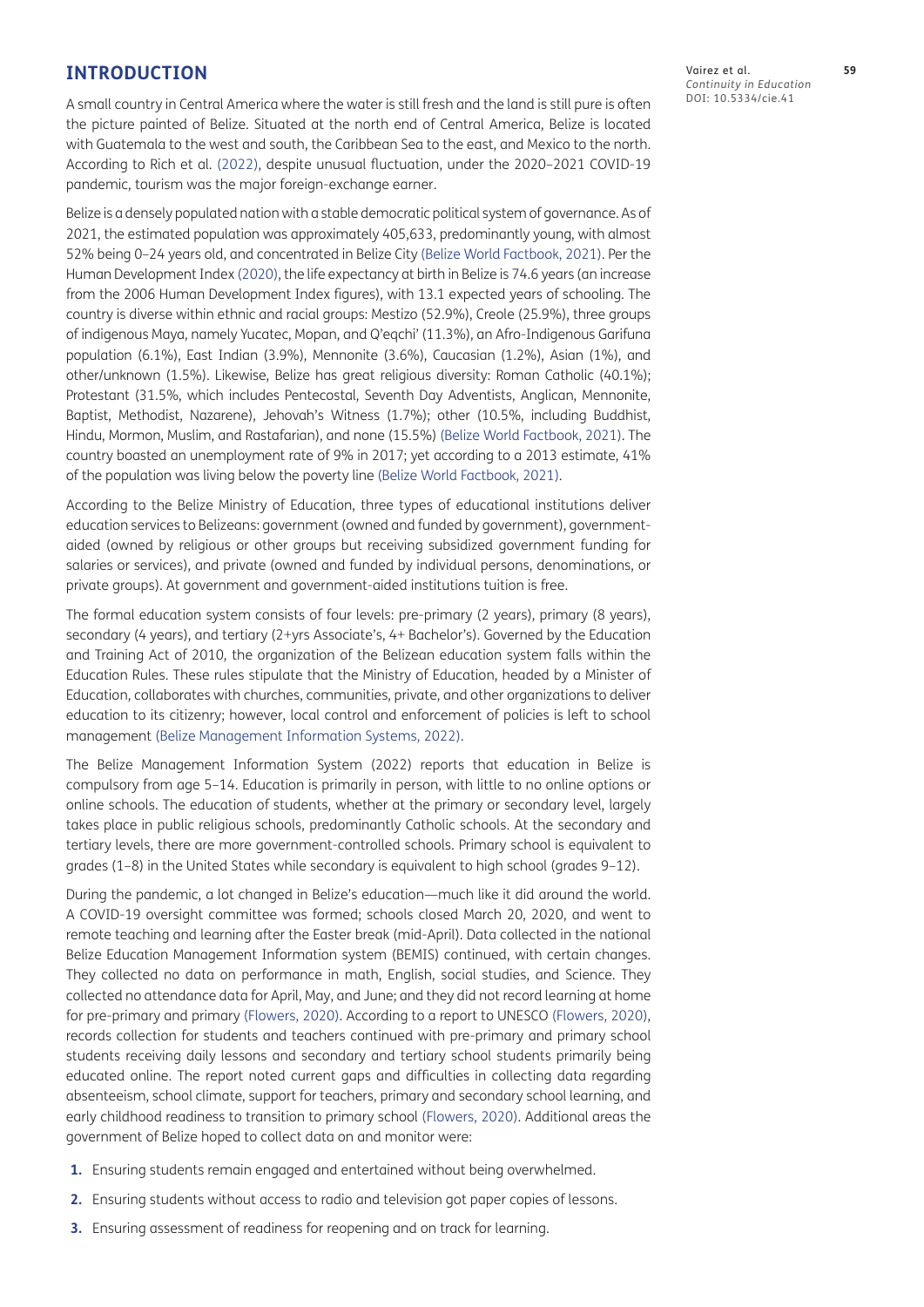- **4.** Responding to limited student access to technology (devices and Internet service); and
- **5.** Increasing the current low rate of parent education levels (many parents cannot help their children learn). [\(Flowers, 2020](#page-14-4))

The sudden shift to online and distance learning created a change in lifestyles and introduced unique pandemic stressors for teachers, students, and parents. The teaching and learning process was now confined to the less interactive and more socially isolated home environments [\(Breaux et al., 2021;](#page-14-5) [Lee et al., 2021](#page-15-1); [McElrath, 2020](#page-16-1); [Rosen et al., 2021](#page-16-2); Scarpellini et al., 2021). The pivot to distance learning brought its own challenges for all involved [\(Gomez, 2020](#page-15-2); [Gomez](#page-15-3)  [et al., 2021\)](#page-15-3). This was acutely so for students, resulting in an increase in stress, restlessness, boredom, loneliness, depression, aggressive behavior, and disruptions ([Lee et al., 2021;](#page-15-1) [Rosen](#page-16-2)  [et al., 2021](#page-16-2); Scarpellini et al., 2021). Students' competence, autonomy, and relatedness were also threatened through home confinement, school closure, and online learning. Specifically, students' sense of autonomy in organizing and completing tasks at their own pace and on their own time without adequate support was threatened. Students' sense of connection with others was also at risk as they no longer had any physical contact with their teachers and friends. The lack of satisfaction in competence, autonomy, and relatedness also hindered their academic motivation and engagement in the remote learning process (Zaccoletti et al., 2020).

Students in these less-than-ideal situations needed greater academic and social-emotional support to recover from the absence resulting from the pandemic. Prolonged time away from school, school absenteeism, has often been blamed for decreases in students' academic behaviors [\(Balfanz & Byrnes, 2012;](#page-14-6) [Fremont, 2003](#page-14-7); [Kearney et al., 2004](#page-15-4); Wilkins, 2008). The pandemic offered an opportunity to study impact on academic behaviors and resilience, defined herein as *grit*. Eight factors are used to define academic behaviors: attendance, preparedness, attention, note-taking, participation, organization, use of out-of-school time, and homework completion and submission.

We define *grit* as the ability to show courage, passion, and perseverance in goal achievement or follow-through on tasks even under difficult circumstances [\(Duckworth, 2016](#page-14-8); [Duckworth &](#page-14-0)  [Quinn, 2009\)](#page-14-0). This trait of resilience is not unidimensional ([Luthar et al., 1993\)](#page-15-5). It is a positive, noncognitive factor that aids in student motivation for academic and social success. Academic success, however, hinges not only on noncognitive factors but also on risk and protective factors, which can become risk chains given the strain put on the child by personal, familial, or school climate [\(Pollard et al., 1999](#page-16-3); Smokowski et al., 2004).

Risk factors explored in this study rests on home and parental factors informed by socioemotional health and levels of academic behaviors. Using the lens of ecological theory, we attempted to parse out the impact of a few risk factors that impede academic success because of absenteeism, specifically, their reciprocal effects on adolescents' academic behaviors and grit. Ecological theory examines the multi-systems of influence ([Fraser, 2004](#page-14-9)) and the simultaneous reciprocal relationships of people and their environment ([Gitterman & Germain,](#page-15-6)  [2008](#page-15-6)). In summary, the theory looks at the transactions and interactions between systems and their sub-systems [\(Bronfenbrenner & Morris, 2006](#page-14-10)).

We hypothesized that adolescents with disruption in or lower levels of the defined risk factors experienced more negative impact on their levels of academic behaviors and positive impact on grit during their absence from school during the pandemic.

# **REVIEW OF THE RELATED LITERATURE**

#### **COVID-19 AND EFFECTS ON EDUCATION—PROLONGED ABSENCE**

Around the world, education was disrupted during the COVID-19 pandemic. Learning behaviors changed as societies experienced changes to the way they functioned. Disruptions ranged from mask wearing, social/physical distancing, and school closings to remote/hybrid learning, vaccination and booster requirements, and weekly COVID-19 testing. Schools needed to respond to this disruption, which came at a cost for all stakeholders—administrators, teachers, parents, and students [\(Pozzoli et al., 2021](#page-16-4); Scarpellini et al., 2021). In fact, it felt as if learning was being left to chance [\(Gross & Opalka, 2020\)](#page-15-7). Starting with the abrupt school closure in March 2020, schools pivoted to emergency remote teaching, online/distance learning, and hybrid learning and eventually a return to in-person instruction on many campuses. All this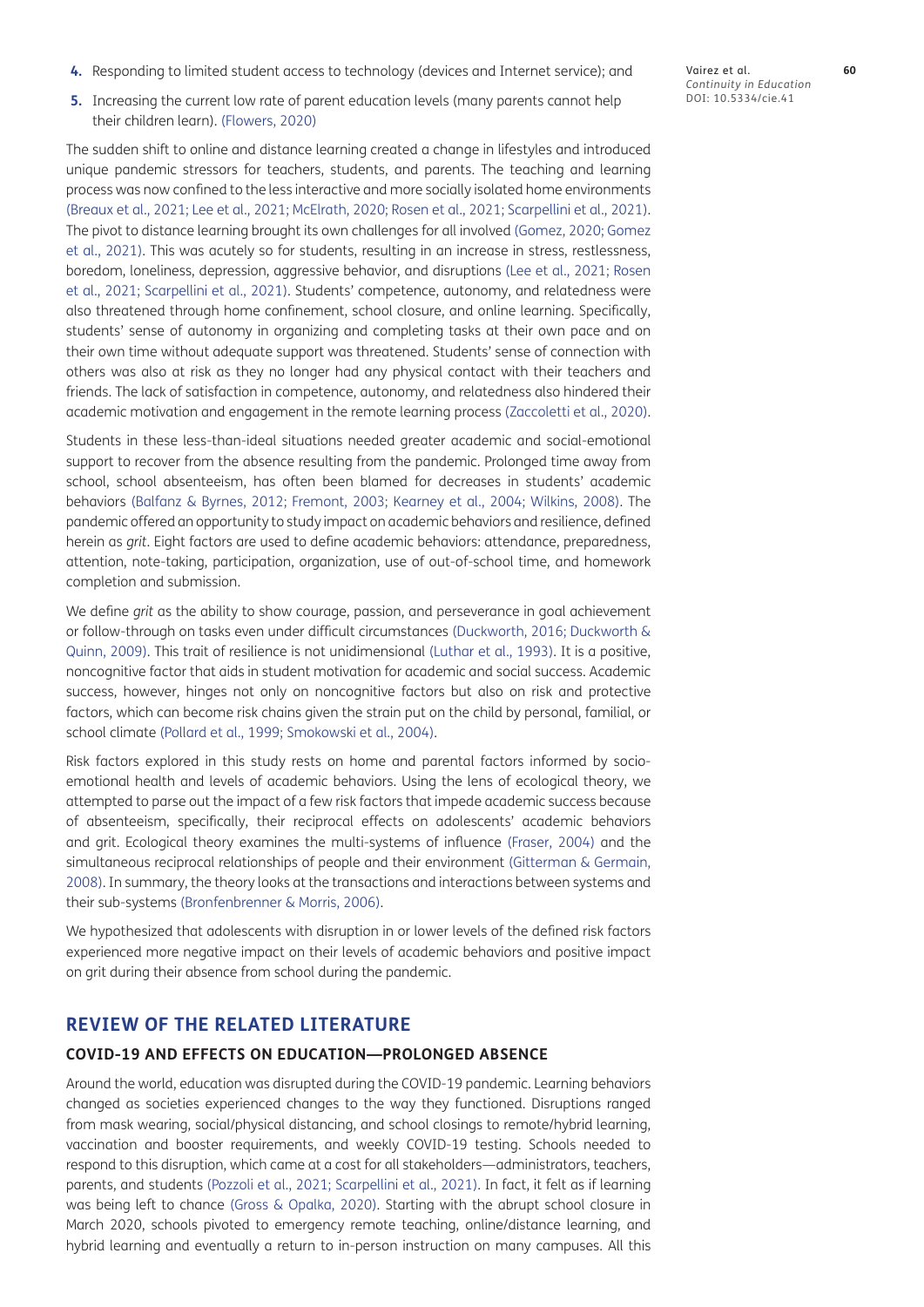was done to keep students learning though they were away from school for a prolonged period of time. Some students did not report or only partially reported to school, whether online or in-person. School absenteeism, a by-product of the pandemic, became pronounced. Many students, especially those from calm and stable homes, which were well (or more effectively) organized and supportive, adapted quickly to online and digital learning modes and thrived academically ([Pozzoli et al., 2021\)](#page-16-4). Other students had varied experiences, resulting sometimes in severe psychological effects [\(Brundin, 2021;](#page-14-11) [Kidman et al., 2021;](#page-15-8) Scarpellini et al., 2021), such as stress, anxiety, and depression.

#### **SCHOOL ABSENTEEISM**

In normal times, absenteeism data are not consistent because administrators, school districts, and researchers do not agree on what types of data to collect. *School absenteeism* ([Gentle-](#page-14-12)[Genitty, 2009;](#page-14-12) [Keppens et al., 2019](#page-15-9)) and *school refusal* (Inglés et al., 2015) are terms used to describe school attendance problems (SAP). Each term has overly complex factors contributing to its continuance. Studies continue to reveal the typology of school attendance problems, ranging from school refusal and truancy to school withdrawal and exclusion [\(Heyne, Gren-](#page-15-10)[Landell al., 2019](#page-15-10)), and common definitions are still being disentangled [\(Gentle-Genitty et al.,](#page-14-13)  [2015](#page-14-13); [Heyne, Gentle-Genitty et al., 2019](#page-15-10)). Regardless of the term used, Keppens and colleagues [\(2019](#page-15-9)) and Inglés and others (2015) concur that absenteeism is an issue that warrants attention especially since the associated problems are linked to lower academic performance, especially in math and English (Santibáñez & Guarino, 2021); increase in anxiety; symptoms of depression; poorer socio-emotional health; lower self-esteem; and socially deviant behaviors (substance abuse, vandalism, stealing) ([Demir & Akman Karabeyoglu, 2015\)](#page-14-14). During the pandemic, few risk factors had more of an obvious impact on students' socio-emotional health than school closures and absenteeism. Around the globe, absenteeism was negatively correlated with students' social awareness and self-efficacy ([Patrick et al., 2020;](#page-16-5) Santibáñez & Guarino, 2021).

As this review of literature affirms, many factors, including absenteeism, home, socio-emotional, academic, and the like, impact the academic behaviors and grit of adolescents after prolonged school absence. Though these factors were present prior to the COVID-19 pandemic, their levels substantially increased and became more pronounced during the pandemic ([Pozzoli et](#page-16-4)  [al., 2021](#page-16-4); Scarpellini et al., 2021).

#### **HOME AND PARENTAL FACTORS**

When the COVID-19 pandemic started, we could not have predicted that school closures, job losses, parental death, and changes in parental marital structures would have deep impacts on absenteeism. The intervention strategies to respond to absenteeism may include all stakeholders from schools, parents, teachers, students, to the larger society (Inglés et al., 2015). It is because of this ecological structure of the problem that the second factor examined in this study concerns those related to the home or familial environment.

Regardless of the time spent in school, research has continued to confirm the long-term impact of factors related to home life and family on academic success ([Bronfenbrenner & Morris, 2006](#page-14-10); [Pozzoli et al., 2021;](#page-16-4) Scarpellini et al., 2021). The home environment and the support students receive from their family members can positively or negatively affect students' academic motivation and, ultimately, their academic success [\(Masten & Coatsworth, 1998](#page-15-11); [Masten et](#page-15-12)  [al., 2010](#page-15-12)). As research indicates, socioeconomic disadvantages severely impact childhood development ([Hair et al., 2015;](#page-15-13) [Jeon et al., 2014;](#page-15-14) [McLoyd, 1998](#page-16-6)). A positive home climate is deemed fundamental to, and propulsive for, supporting successful learning. More specifically, children—younger children in particular—from homes that were calm, well organized, and supportive report less difficulty in learning especially in online classes [\(Pozzoli et al., 2021](#page-16-4)). The home environment changed during the pandemic, however. Both parents' and students' psychological well-being was at risk [\(Patrick et al., 2020\)](#page-16-5). Households with school-aged children struggled with online learning and instructional time ([McElrath, 2020\)](#page-16-1) as well as technological self-efficacy [\(Pan, 2020](#page-16-7)). Consequently, the educational inequality gap is widely believed to have expanded during the COVID-19 pandemic ([Pozzoli et al., 2021](#page-16-4)).

Scarpellini and colleagues (2021) noted that online learning, embodied in emergency remote teaching, lowered the quality of learning, and further suggested that prolonged remote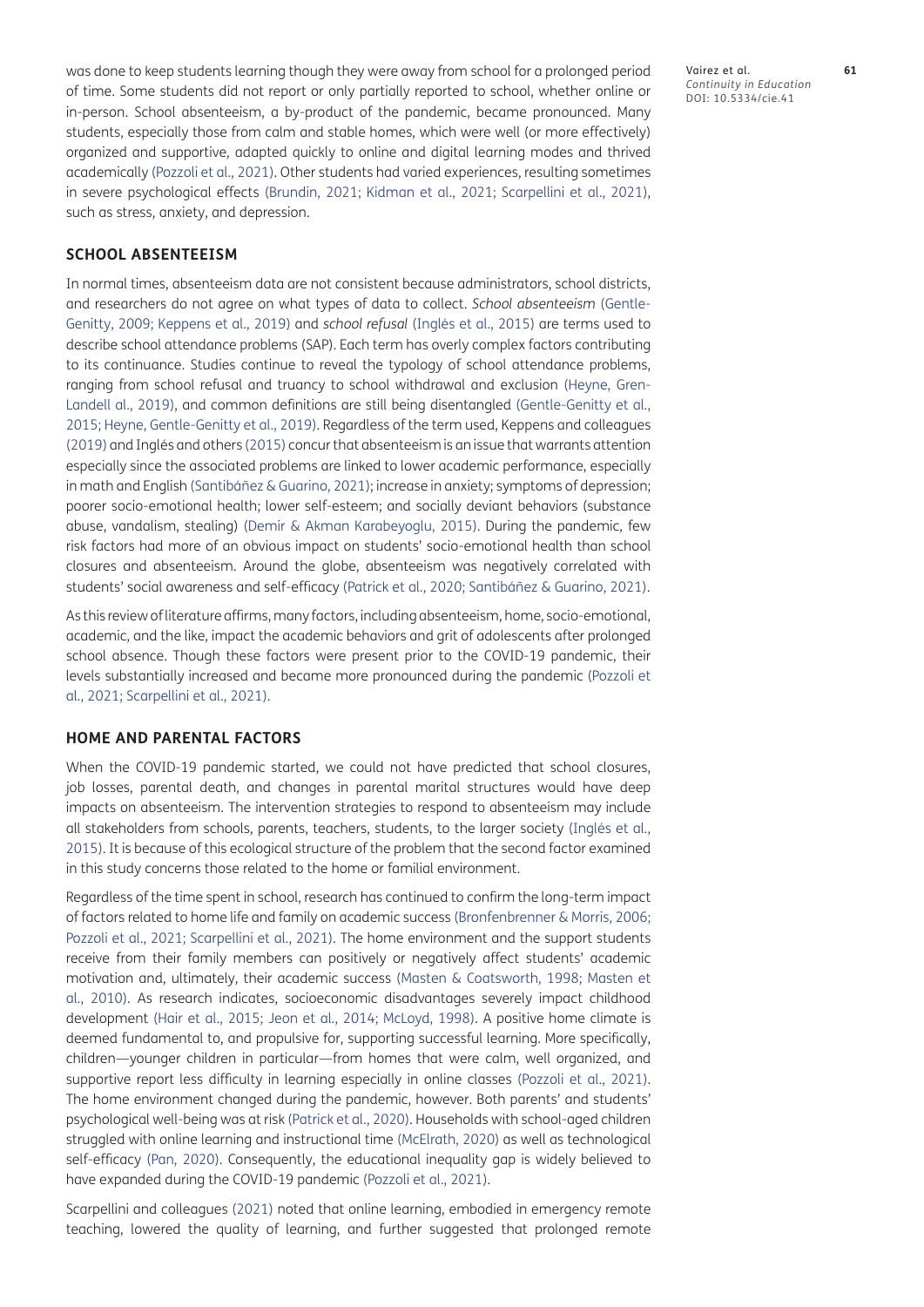learning may impact students' future cognitive, emotional, and relational capacities. Students from lower socioeconomic homes were also at greater risk of not being able to access learning as they lacked the technological tools necessary. Students with a greater number of family socioeconomic risks and a higher level of neighborhood disadvantage demonstrated lower scores on cognitive skills and deficits in achievement ([Jeon et al., 2014\)](#page-15-14). The longer students live in poverty, the greater their academic deficits tend to be and, if allowed to persist to adulthood, these patterns contribute to lifetime-reduced occupational attainment [\(Hair et al., 2015](#page-15-13); [Masten et al., 2010](#page-15-12)) and may even affect the psychosocial development of offsprings in the next generation [\(Sameroff & Rosenblum, 2006\)](#page-16-8). In other words, home learning environments can explain associations between family socioeconomic disadvantage and children's cognitive skills and observable social-emotional problems [\(Jeon et al., 2014\)](#page-15-14). This is crucial for Belize, as previous research on educational disparities and achievement gaps among students in Belize confirmed students from underserved communities are at greater risk of struggling academically and less likely to succeed in school and life ([Palacio, 2013](#page-16-9); Vairez et al., 2017).

According to Bronfenbrenner and Morris [\(2006\)](#page-14-10), the stability or lack of stability of the family's environment affects the social issues of children that may lead to violence and criminal behaviors. Proximal processes are not functional in-home environments that are unstable and unpredictable across space and time ([Bronfenbrenner & Morris, 2006\)](#page-14-10). Therefore, the presence of engaged parents in the lives of children helps to promote developmental activities and experiences. On the contrary, the absence of one parent in the lives of children can lead to lower academic performance, increased absenteeism from school, and other social issues. As such, the psychological trauma and bereavement students experienced from these cases of loss is further impetus to examine the impact of such noncognitive factors and behavior traits on students' learning [\(Brundin, 2021](#page-14-11)). The psychological trauma factors are often defined as socio-emotional in nature.

### **ACADEMIC BEHAVIORS AND ACHIEVEMENT**

Academic performance is integral for student success, as discussed herein ([Lee et al., 2021](#page-15-1); Scarpellini et al., 2021; Zaccoletti et al., 2020). Such success is highly contingent on students being able to self-regulate their emotions in difficult times. Adequate emotional regulation strategies contribute to self-efficacious students who, in turn, have a positive outlook on learning and the classroom environment [\(Pozzoli et al., 2021\)](#page-16-4). They also have a profound effect on students' personal engagement and academic achievement ([Boekaerts & Pekrun, 2016](#page-14-15)), which reflectively is evidenced in grade point averages [\(Gumora & Arsenio, 2002](#page-15-15)).

Academic behaviors have a direct effect on academic performance at all educational levels, from early childhood to high school and beyond [\(Farrington et al., 2012\)](#page-14-1). Students earn better grades when they show perseverance and strong academic behaviors, reflected in engagement with school work. Students' engagement in school work includes degree of attendance, completion of assignments on time, participation in class, studying, study skills (i.e., taking time to practice and learn their school work), and taking on challenging tasks and persevering until these tasks have been successfully completed [\(Farrington et al., 2012\)](#page-14-1). In sum, students' behaviors are shaped by their experiences in the classroom, their interactions with teachers and classmates, and their beliefs about their own abilities and the nature of the task at hand. There is a strong correlation with these influential external and internal factors and student success ([Boekaerts & Pekrun, 2016](#page-14-15); [Farrington et al., 2012](#page-14-1); Zaccoletti et al., 2020).

Evidence of the influential nature of these variables speaks to the role of the teacher. A study conducted by Pozzoli and colleagues ([2021](#page-16-4)), with students ages 11 to 14 years from middle- and upper-class families, found that children who reported less difficulty with online classes included those students who perceived their teachers as showing more interest in their academic and psychological well-being. Pozzoli and colleagues [\(2021\)](#page-16-4) suggest that teachers should be better trained to engage students in online learning as well as increase their closeness with students through the online context to improve students' psychological well-being and, hence, their academic performance. Yet, during the COVID-19 pandemic and even prior, some teachers had concerns about techno-pedagogical self-efficacy and their own online teaching effectiveness [\(Cennamo et al., 2010](#page-14-16); [Gomez, 2020](#page-15-2); [Gomez et al., 2021](#page-15-3)). In fact, prior teacher competence and computer use led to fewer challenges in motivation and the e-learning environment for students because teachers ([Fryer & Bovee, 2016](#page-14-17)) provided better support.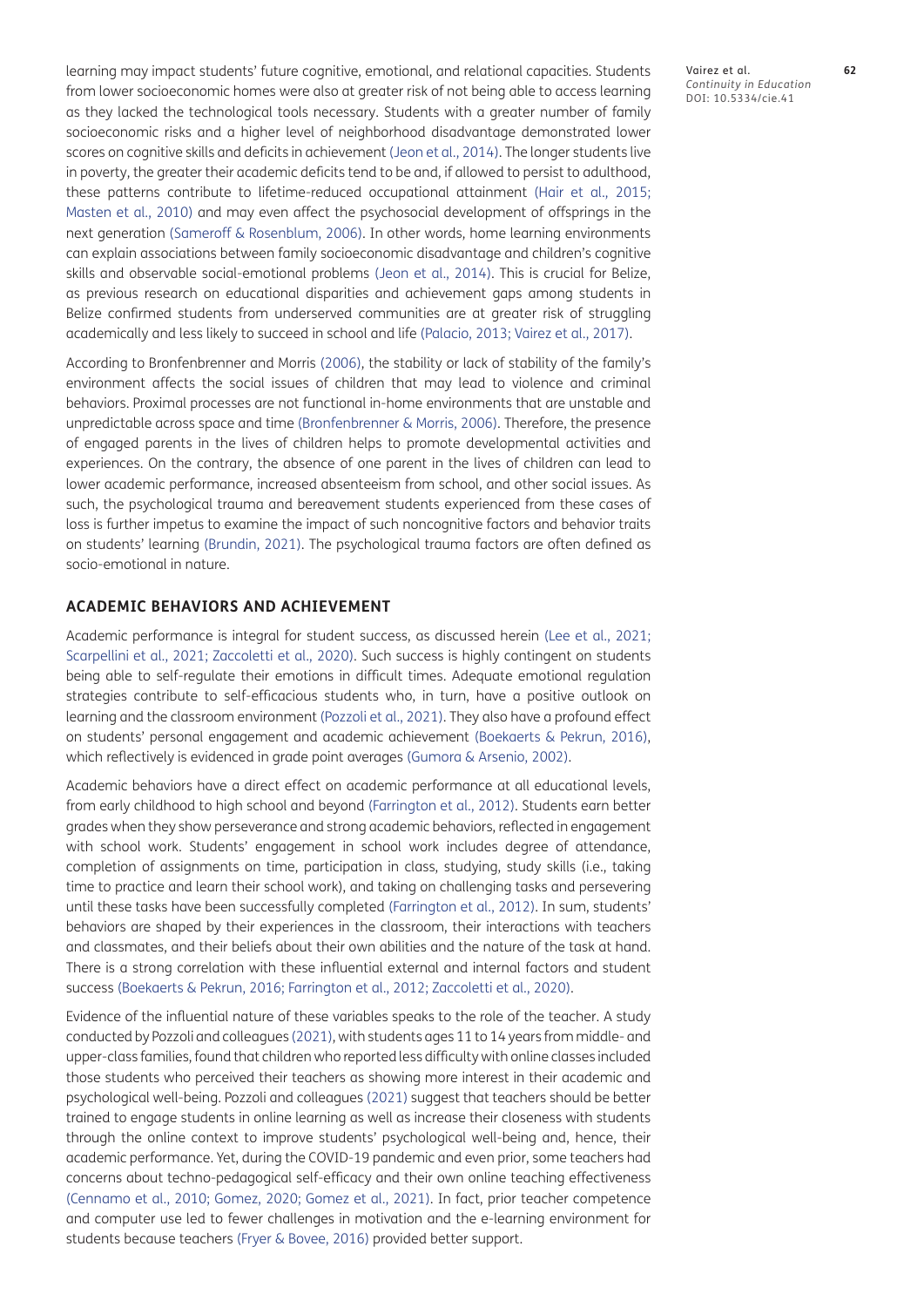#### **RESEARCH QUESTION AND PURPOSE**

As Scarpellini and colleagues (2021) suggest, distance/online learning in the form of emergency remote learning during the pandemic may not only have lowered the quality of learning but also adversely impacted students' future cognitive, emotional, and relational capacities. This, in turn, may have widened the educational inequality gap stemming in part from family instability and/or absence of a parent.

Amidst the psychological trauma and bereavement students experienced from the COVID-19 pandemic, examination of their non-cognitive functioning and behavior traits on learning and development is necessary. Doing so leads to designing learning environments that foster students' success, whether virtually or in person. In Belize, there was a call from the ministry of education for data on secondary school learning, early childhood readiness to transition to primary school, and impact of parental education levels ([Flowers, 2020](#page-14-4)). Given prior relationships of the researchers with secondary and tertiary school partners, an online survey was prepared and administered to respond to the request for data.

A quantitative, causal-comparative study explored the effects of family status, parental marital status, family income, and parental education levels as risk factors on Belizean adolescents' level of engagement in academic behaviors and grit during prolonged absence ([Gentle-Genitty,](#page-14-12)  [2009](#page-14-12)) due to the COVID-19 pandemic. These factors have been shown to increase students' probability of being at risk for underachieving and failing academically or dropping out of school [\(Great Schools Partnership, 2013](#page-15-16)).

We conjectured that adolescents who experienced disruption in learning, or who possessed lower levels of the defined risk factors, and were out of school for a year or more due to COVID-19 school closings experienced more negative impact on academic behaviors and positive impact on grit. Eight academic behaviors were examined: attendance, preparedness, attention, notetaking, participation, organization, use of out-of-school time, and assignment completion and submission. For the purpose of the project, we defined *out-of-school time* as any time students spend outside the formal education system. This is often considered to range from 3:30pm through 8:00am and whole days during the weekend.

# **METHOD**

A quantitative research method with a causal-comparative research design was applied to explore the effects of family status, parental marital status, family income, and parental educational attainment on adolescents' academic behaviors and grit following prolonged school absence due to COVID-19 in Belize. In a causal-comparative research design, the aim is to determine the cause, reason, or consequences of differences in behavior or status that exist between or among groups in a population ([Fraenkel et al., 2012](#page-14-18)). That is, the goal is to determine the effects of the independent variable on the dependent variable by comparing two or more groups in a population ([Salkind, 2010\)](#page-16-10).

There are three types of causal-comparative research, focusing on exploration of effects, causes, and consequences ([Fraenkel et al., 2012\)](#page-14-18). This study focused on an exploration of effects. Causal-comparative research is referred to as ex-post facto (after the fact) research since the exploration is about conditions that already exist. Thus, in causal-comparative research, there is no manipulation of the independent variable, and random assignment to comparison groups is not possible [\(Fraenkel et al., 2012\)](#page-14-18).

#### **PARTICIPANTS**

The target population for this study was estimated to be 28,000 adolescents (ages 12–20 years) enrolled in high schools, junior colleges, and universities across the country of Belize. To establish the sample, adolescents enrolled in high schools were recruited through their teachers while adolescents from the junior colleges and universities were recruited through their instructors and directly via email to participate in the study. The intention was to give as many adolescents enrolled in high schools, junior colleges, and universities from across Belize an opportunity to participate in the study. The result was a sample consisting of 676 adolescents enrolled in high schools, junior colleges, and universities across Belize. Efforts were made to get a cross-sectional representation from government, government-aided, and private schools. The sample generated a 95% confidence level and 3.7% margin of error.

Vairez et al. **63** *Continuity in Education* DOI: 10.5334/cie.41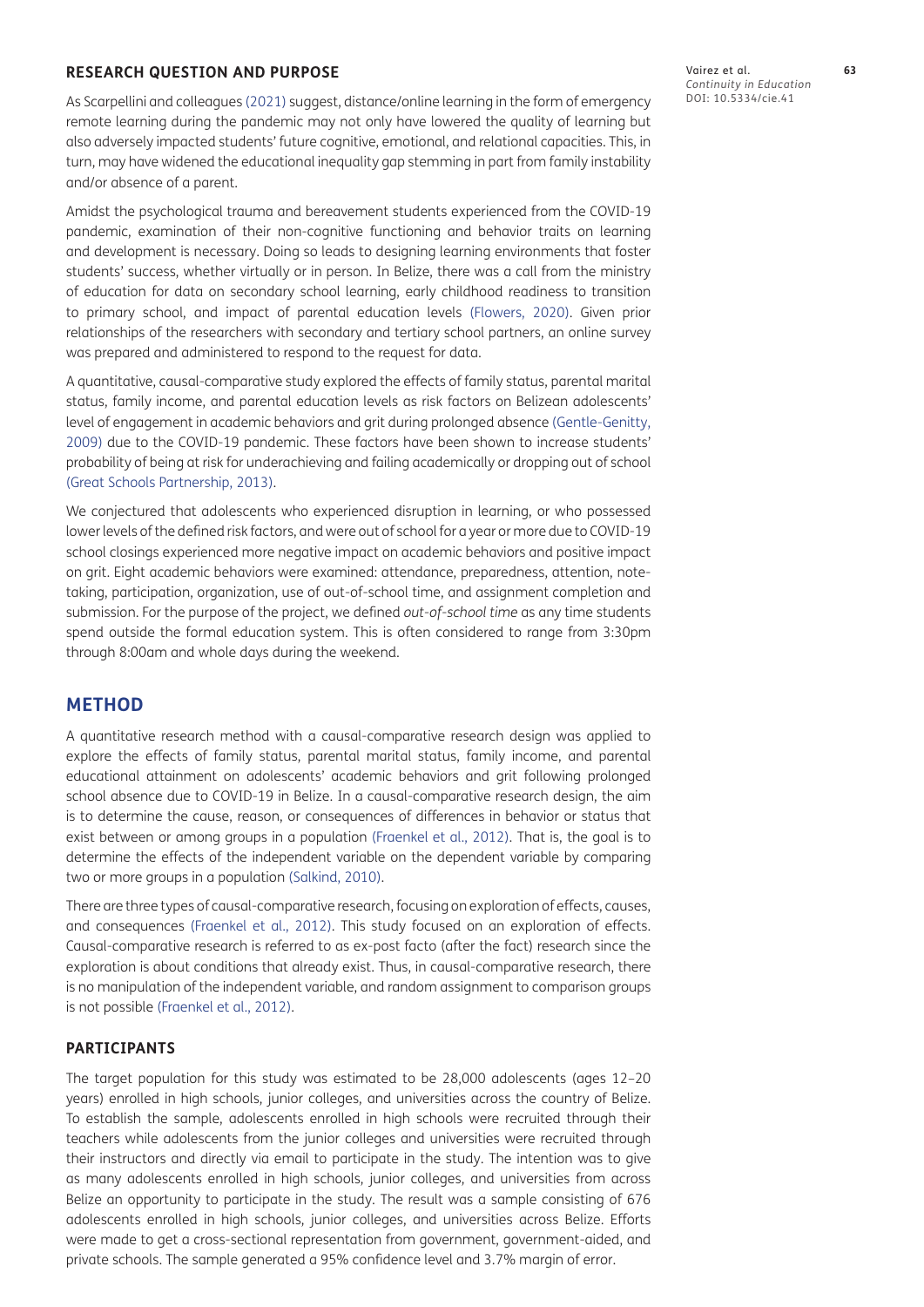Of the 676 adolescents who participated in the study, 33.28% were males and 66.72% were females. Participating adolescents' ages ranged from 12 to 20, with the mode age being 16 years old (21.89%). Majority of the adolescents (60.21%) were from urban areas. Further, most were from the Belize (42.31%) and Stann Creek districts (27.51%). Few adolescents were from the Cayo (10.80%), Corozal (7.40%), Toledo (6.21%), and Orange Walk (5.77%) districts. In terms of ethnicity, most adolescents self-identified as Mestizo (29.59%) and Creole (27.51%). Others self-identified as Garifuna (10.80%), multi-ethnic (10.80%), Maya (8.30%), and Hispanic/Central American (8.00%). Only a few adolescents self-identified as East Indian (2.51%), Mennonite (2.07%), and other (0.15%).

#### **DATA COLLECTION PROCEDURES**

Data were collected using an online instrument developed and administered to participants in the spring of 2021 via the Qualtrics online survey application. At that time, secondary and tertiary students would have been engaged primarily in remote learning starting in September of 2020. Students were still away from school. High school adolescents were recruited to participate in the study through their teachers. The link to the online survey with an invitation letter was emailed to high school teachers across Belize. The teachers then forwarded the link to the online survey with the invitation letter to their students. Adolescents who decided to participate in the study and were younger than 18 years had to complete an assent form and their parents had to complete a consent form before proceeding to complete the survey.

Adolescents enrolled in junior colleges and universities were recruited through their instructors, their peers, and directly via email to participate in the study. The link to the online survey with an invitation letter was emailed to adolescents enrolled in junior colleges and universities across Belize. Also, the link to the online survey with the invitation letter was also sent to the instructors from junior colleges and universities to forward to their students. Additionally, university students enrolled in an Adolescent Psychology course assisted with recruiting their peers and their students to participate in the study. The online survey was opened for two months to complete the data collection phase of the project. During this period, weekly reminders were sent out to recruiters and participants to complete the survey. Language barriers and translation were not identified as challenges for the students. Therefore, translation services or assistance was not needed nor provided.

#### **MEASURES**

The online survey used to collect the data for this study consisted of three sections. The independent variables were family status, parental marital status, family income, and parental educational attainment. These variables were measured via Section 1, the demographic profile section of the online survey, which required participants to select the appropriate category for each item. The variable family status was measured on a nominal scale with two categories: single-parent family and nuclear family. The presence of two parents in the home was classified as a nuclear family regardless of formal status. Common unions are recognized by Belize statutes and codes as legally binding. In fact, according to the 2017 case of *Flowers vs. Jeffords*, a common law union in Belize is defined as an "unmarried man and an unmarried woman who share a mutual commitment publicly to live their life together as a couple and in fact do so for a continuous period of five years or more" [\(Belize Judiciary, 2018;](#page-14-19) [Legal Information Institute,](#page-15-17)  [n.d.](#page-15-17)).

The variable parental marital status was measured on a nominal scale with four categories: single, married, divorced/separated, and widowed. The family income variable was measured on an ordinal scale with 11 levels ( $1 =$  less than \$100 to  $11 =$  more than \$1,000). Later, this variable was transformed to a dichotomous variable where 1 = weekly income less than BZ\$200 (US\$100) and 2 = weekly income greater than BZ\$200. This financial benchmark was selected based on the per-capita income for the country of Belize. On average, the per-capita income was US\$4,906 in 2016 and US\$4,806.50 in 2017, resulting in approximately BZ\$200 per week [\(Doby, 2018;](#page-14-20) [Lano, 2017\)](#page-15-18).

Finally, the variable parents' educational attainment was measured on an ordinal scale with 8 levels (1 = some primary schools to 8 = doctorate degree). Later, this variable was transformed to a dichotomous variable where  $1 =$  no college and  $2 =$  college degree.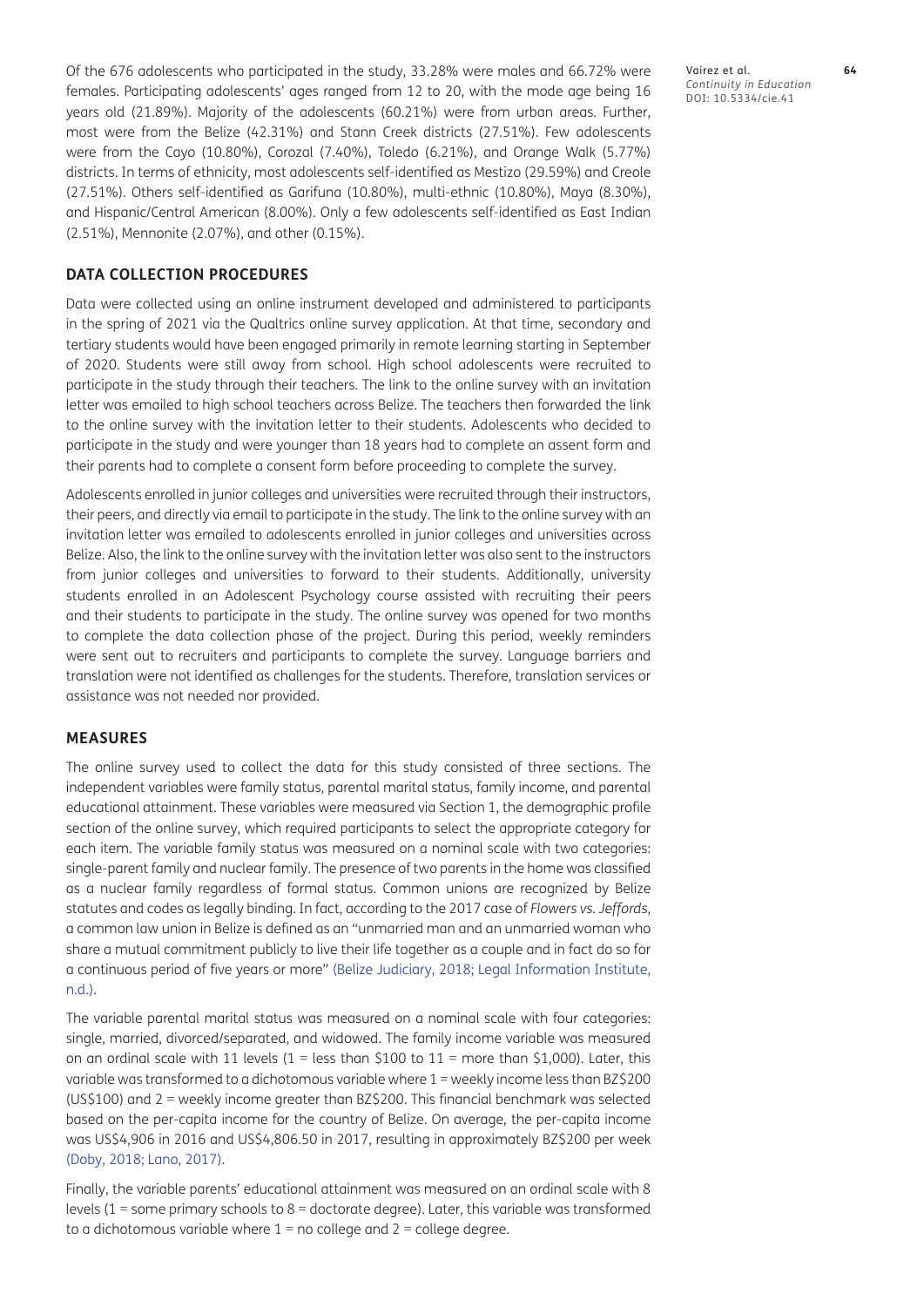The dependent variables were adolescents' grit and academic behaviors. Section 2 included the Grit-S Scale, which is an efficient measure of grit—perseverance and passion for long-term goals ([Duckworth & Quinn, 2009\)](#page-14-0). The Grit-S Scale has eight items using a 5-point Likert-type scale (1 = Not like me at all, 2 = Not much like me, 3 = Somewhat like me, 4 = Mostly like me and 5 = Very much like me). Adolescents' grit scores were computed by reverse coding of Items 1, 3, 5 and 6 and then adding up all the points for the eight items and dividing by eight to establish a composite/index grit score. The maximum score on this scale is 5 (extremely gritty); the lowest is 1 (not at all gritty) ([Duckworth & Quinn, 2009](#page-14-0)). The Grit-S Scale has strong psychometric properties with evidence for predictive validity, consensual validity, and test-retest stability and acceptable internal consistency, with Cronbach's alphas between .73 to .83 [\(Duckworth](#page-14-0)  [& Quinn, 2009](#page-14-0)).

Finally, Section 3 addressed the second dependent variable, academic behaviors. It consisted of items related to the eight target academic behaviors based on Farrington and colleague's [\(2012](#page-14-1)) framework of noncognitive factors. The eight items used the same 5-point Likert-type scale (1 = Not like me at all, 2 = Not much like me, 3 = Somewhat like me, 4 = Mostly like me and 5 = Very much like me) as the Grit-S Scale. Examples of items include: I attend *class regularly; I arrive to class prepared and ready to work; and I pay attention in class* (see Table 1). Since these items did not measure a single dimension or construct, a composite score was not computed. Instead, each item (behavior) was analyzed and reported individually.

|                                                                                 | <b>FAMILY STATUS</b> | N   | M    | <b>SD</b> |
|---------------------------------------------------------------------------------|----------------------|-----|------|-----------|
| ** AB - 1. I attend class regularly.                                            | Single-Parent Family | 310 | 4.08 | 1.269     |
|                                                                                 | Nuclear Family       | 299 | 4.32 | 1.216     |
| $AB$ $-$ 2. I arrive to class prepared and ready to work.                       | Single-Parent Family | 310 | 3.80 | 1.203     |
|                                                                                 | Nuclear Family       | 299 | 3.89 | 1.206     |
| $AB - 3$ . I pay attention in class.                                            | Single-Parent Family | 310 | 3.65 | 1.129     |
|                                                                                 | Nuclear Family       | 299 | 3.77 | 1.112     |
| $AB - 4$ . I take notes in class.                                               | Single-Parent Family | 310 | 3.46 | 1.352     |
|                                                                                 | Nuclear Family       | 299 | 3.48 | 1.317     |
| $AB$ $-$ 5. I participate in instructional activities and class<br>discussions. | Single-Parent Family | 310 | 3.38 | 1.296     |
|                                                                                 | Nuclear Family       | 299 | 3.47 | 1.254     |
| $AB$ $-$ 6. I keep my school books and materials organized.                     | Single Parent Family | 310 | 3.63 | 1.303     |
|                                                                                 | Nuclear Family       | 299 | 3.65 | 1.334     |
| *AB - 7. I devote out-of-school time to studying.                               | Single-Parent Family | 310 | 2.97 | 1.232     |
|                                                                                 | Nuclear Family       | 299 | 3.15 | 1.241     |
| $*AB$ $-$ 8. I complete and submit my homework on time.                         | Single-Parent Family | 310 | 3.71 | 1.247     |
|                                                                                 | Nuclear Family       | 299 | 3.91 | 1.309     |
| Grit Score                                                                      | Single-Parent Family | 310 | 3.26 | .661      |
|                                                                                 | Nuclear Family       | 299 | 3.27 | .611      |

Vairez et al. **65** *Continuity in Education* DOI: 10.5334/cie.41

**Table 1** Academic Behaviors and Grit by Family Status.  $*$  *p* < .10.  $*$  *p* < .05.

#### **DATA ANALYSIS**

To explore the effects of the risk factors (family status, parental marital status, family income, and parent education level) on adolescents' academic behaviors and grit, we analyzed the data by computing descriptive and inferential statistics using IBM SPSS version 23 statistical software. First, we computed measures of central tendency and dispersion. Subsequently, we used independent samples *t*-tests and one-way analysis of variance (one-way ANOVA) to test four null hypotheses. Thus, four statistical analyses were conducted.

# **RESULTS**

The first analysis was conducted to determine the effect of adolescents' family status on their academic behaviors and grit. The null hypothesis tested asserted that there were no significant differences in adolescents' academic behaviors and grit mean scores between adolescents from single-parent and nuclear families. Nine independent samples *t*-tests were conducted to test this hypothesis.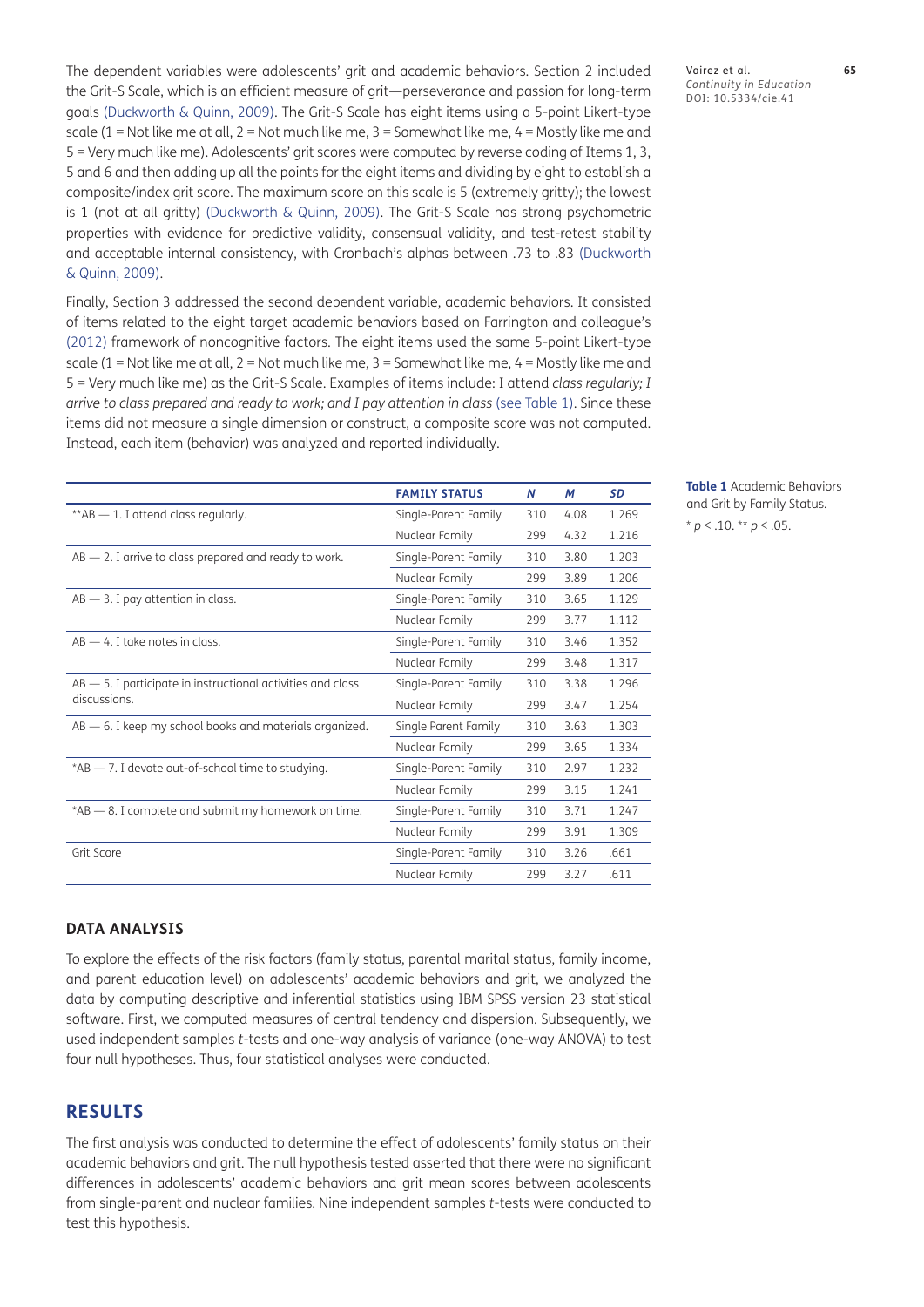The results revealed adolescents from single-parent families, on average, had lower levels of academic behaviors than their peers from nuclear families across the eight academic behaviors explored (see Table 1). Of the eight academic behaviors, three showed significant differences in mean scores: *I attend class regularly* [*t* (607) = 2.320, *p* = .021]*, I devote out-of-school time to studying [t (607)* = 1.825,  $p = .068$ ], and *I complete and submit my homework on time [t (607)* = 1.963, *p* = .050]. There was no significant difference in mean grit scores between adolescents from single-parent and those from nuclear families.

The second analysis was conducted to determine the effect of parental marital status on adolescents' academic behaviors and grit. The null hypothesis asserted that there were no significant differences in adolescents' academic behaviors and grit mean scores regardless of parental marital status (single, married, divorced/separated, and widowed parents). Nine oneway ANOVA tests were used to test this hypothesis.

The results showed that five of the nine one-way ANOVA tests were significant: *I attend class regularly* [*F*(3, 605) = 2.495, *p* = .059], *I pay attention in class* [*F*(3, 605) = 2.646, *p* = .048], *I participate in instructional activities and class discussions* [*F*(3, 605) = 2.720, *p* = .044], *I keep my school books and materials organized* [*F*(3, 605) = 2.132, *p* = .095], and *I complete and submit my homework on time* [*F*(3, 605) = 2.638, *p* = .049]. Further, adolescents who experienced the psychological trauma of divorce or death of a parent had lower mean scores on the eight academic behaviors and grit levels than their peers whose parents were single or married (see Table 2).

|                                                             | <b>PARENTS' MARITAL STATUS</b> | N   | M    | <b>SD</b> |
|-------------------------------------------------------------|--------------------------------|-----|------|-----------|
| $*AB - 1$ . I attend class regularly.                       | Single                         | 154 | 4.08 | 1.266     |
|                                                             | Married                        | 299 | 4.32 | 1.216     |
|                                                             | Divorced/Separated             | 131 | 4.15 | 1.243     |
|                                                             | Widowed                        | 25  | 3.76 | 1.422     |
| $AB - 2$ . I arrive to class prepared and ready             | Single                         | 154 | 3.90 | 1.181     |
| to work.                                                    | Married                        | 299 | 3.89 | 1.206     |
|                                                             | Divorced/Separated             | 131 | 3.74 | 1.213     |
|                                                             | Widowed                        | 25  | 3.52 | 1.262     |
| $*AB$ - 3. I pay attention in class.                        | Single                         | 154 | 3.69 | 1.157     |
|                                                             | Married                        | 299 | 3.77 | 1.112     |
|                                                             | Divorced/Separated             | 131 | 3.71 | 1.063     |
|                                                             | Widowed                        | 25  | 3.12 | 1.201     |
| $AB - 4$ . I take notes in class.                           | Single                         | 154 | 3.58 | 1.347     |
|                                                             | Married                        | 299 | 3.48 | 1.317     |
|                                                             | Divorced/Separated             | 131 | 3.42 | 1.358     |
|                                                             | Widowed                        | 25  | 2.92 | 1.256     |
| ** AB - 5. I participate in instructional activities        | Single                         | 154 | 3.42 | 1.272     |
| and class discussions.                                      | Married                        | 299 | 3.47 | 1.254     |
|                                                             | Divorced/Separated             | 131 | 3.45 | 1.272     |
|                                                             | Widowed                        | 25  | 2.72 | 1.429     |
| *AB - 6. I keep my school books and materials<br>organized. | Single                         | 154 | 3.75 | 1.296     |
|                                                             | Married                        | 299 | 3.65 | 1.334     |
|                                                             | Divorced/Separated             | 131 | 3.60 | 1.264     |
|                                                             | Widowed                        | 25  | 3.04 | 1.428     |
| AB - 7. I devote out-of-school time to studying.            | Single                         | 154 | 3.08 | 1.255     |
|                                                             | Married                        | 299 | 3.15 | 1.241     |
|                                                             | Divorced/Separated             | 131 | 2.83 | 1.235     |
|                                                             | Widowed                        | 25  | 3.04 | 1.020     |
| ** AB - 8. I complete and submit my homework                | Single                         | 154 | 3.79 | 1.219     |
| on time.                                                    | Married                        | 299 | 3.91 | 1.309     |
|                                                             | Divorced/Separated             | 131 | 3.69 | 1.221     |
|                                                             | Widowed                        | 25  | 3.24 | 1.480     |
| Grit Score                                                  | Single                         | 154 | 3.27 | .695      |
|                                                             | Married                        | 299 | 3.27 | .611      |
|                                                             | Divorced/Separated             | 131 | 3.29 | .621      |
|                                                             | Widowed                        | 25  | 3.10 | .651      |

Vairez et al. **66** *Continuity in Education* DOI: 10.5334/cie.41

**Table 2** Academic Behaviors and Grit Descriptive Statistics by Parents' Marital Status. \* *p* < .10. \*\* *p* < .05.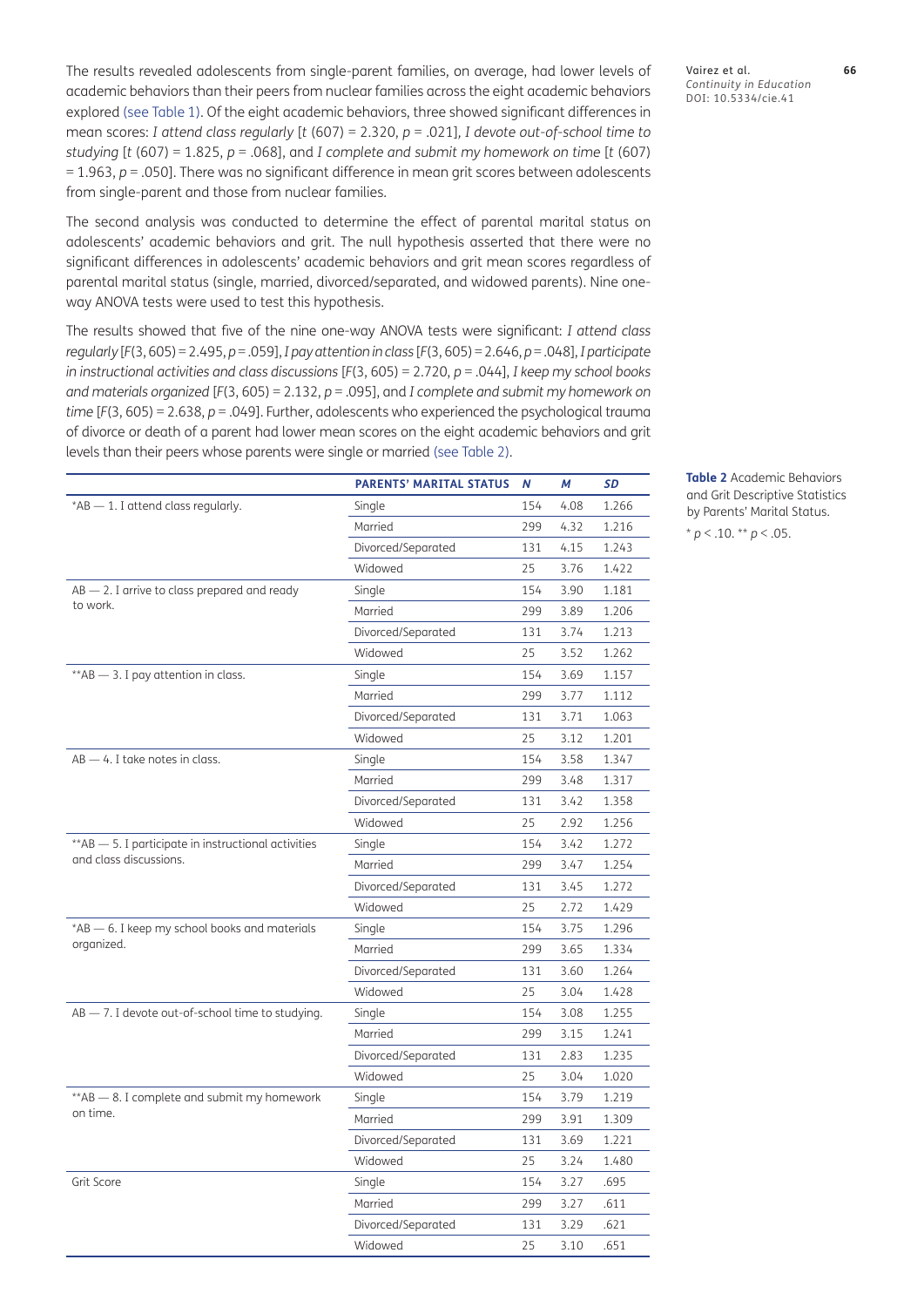Subsequently, post hoc multiple comparisons using Tukey's honest significant difference (HSD) tests were conducted on the five academic behaviors with significant differences to ascertain which pairs of subgroups of adolescents had significantly different mean scores. Doing so allowed affirmation of the effect of the risk factor, parental marital status, on adolescents' academic behaviors and grit.

The results revealed that the mean score for the academic behavior of *I pay attention in class* for adolescents from widowed parents  $(M = 3.12, SD = 1.201)$  was significantly lower than for adolescents of single (*M* = 3.69, *SD* = 1.157, *p* = .081), married (*M* = 3.77, *SD* = 1.112, *p* = .027), and divorced/separated parents (*M* = 3.71, *SD* = 1.063, *p* = .074). Likewise, the mean score of *I participate in instructional activities and class discussions* for adolescents of widowed parents  $(M = 2.72, SD = 1.429)$  was significantly lower than for adolescents of single  $(M = 3.42, SD = 1.429)$ 1.272, *p* = .052), married (*M* = 3.47, *SD* = 1.254, *p* = .024), and divorced/separated parents (*M* = 3.45, *SD* = 1.272, *p* = .043).

Finally, the Tukey's HSD tests also showed that the mean score for the academic behavior of *I keep my school books and materials organized* for adolescents of widowed parents (*M* = 3.04, *SD* = 1.428) was significantly lower than for adolescents of single parents (*M* = 3.75, *SD* = 1.296, *p* = .062). The mean score for the academic behavior of *I devote out-of-school time to studying* for adolescents of divorced/separated parents (*M* = 2.83, *SD* = 1.235) was significantly lower than for adolescents of married parents (*M* = 3.15, *SD* = 1.241, *p* = .063). Lastly, the mean score for the academic behavior of *I complete and submit my homework on time* for adolescents of widowed parents ( $M = 3.24$ ,  $SD = 1.480$ ) was significantly lower than for adolescents of married parents (*M* = 3.91, *SD* = 1.309, *p* = .058).

In sum, these results indicate adolescents of widowed parents, on average, had lower scores than peers on both academic behaviors and grit levels. In other words, living through the COVID-19 pandemic and being absent from school for a prolonged period had a more adverse effect on adolescents who experienced the psychological trauma of the death of a parent. Accordingly, these adolescents consistently had significantly lower mean scores on most of the eight academic behaviors explored than their peers of single and married parents.

The third analysis was conducted to determine the effect of adolescents' family income on their academic behaviors and grit. The null hypothesis tested asserted that there were no significant differences in academic behaviors and grit mean scores between adolescents from families with weekly income less than BZ\$200 (US\$100) and those from families with weekly income greater than BZ\$200. This financial benchmark was selected based on the per-capita income for Belize. On average, the per capita was US\$4,906 in 2016 and US\$4,806.50 in 2017, resulting in approximately BZ\$200 per week [\(Doby, 2018;](#page-14-20) [Lano, 2017\)](#page-15-18).

To test this hypothesis, nine independent samples *t*-tests were performed. The results indicated adolescents from families with weekly income greater than BZ\$200, on average, had lower levels of academic behaviors than their peers from families with weekly income less than BZ\$200 for seven of the eight academic behaviors explored (see Table 3). However, of the eight academic behaviors, the differences in mean scores were only significant for three academic behaviors: *I arrive to class prepared and ready to work* [*t* (607) = 1.891, *p* = .059]*, I take notes in class* [*t* (607) = 3.025, *p* = .003], and *I keep my school books and materials organized* [*t* (607)  $= 2.024$ ,  $p = .043$ ]. This suggests adolescents with lower income-earning parents were more prepared, ready to learn in class, take class notes, and were organized with the materials and resources available to them during the COVID-19 pandemic than adolescents with higher income-earning parents.

In contrast, the results indicated adolescents from families with weekly incomes greater than BZ\$200, on average, had higher levels of grit than their peers from families with weekly incomes less than BZ\$200 (see Table 3). However, the difference in mean grit scores between adolescents from families with weekly incomes greater than BZ\$200 and their peers from families with weekly incomes less than BZ\$200 was not significant. This implies parents' financial situation and standard of living afforded to adolescents, on average, did not significantly impact their grit during the COVID-19 pandemic while being absent from school for a prolonged period.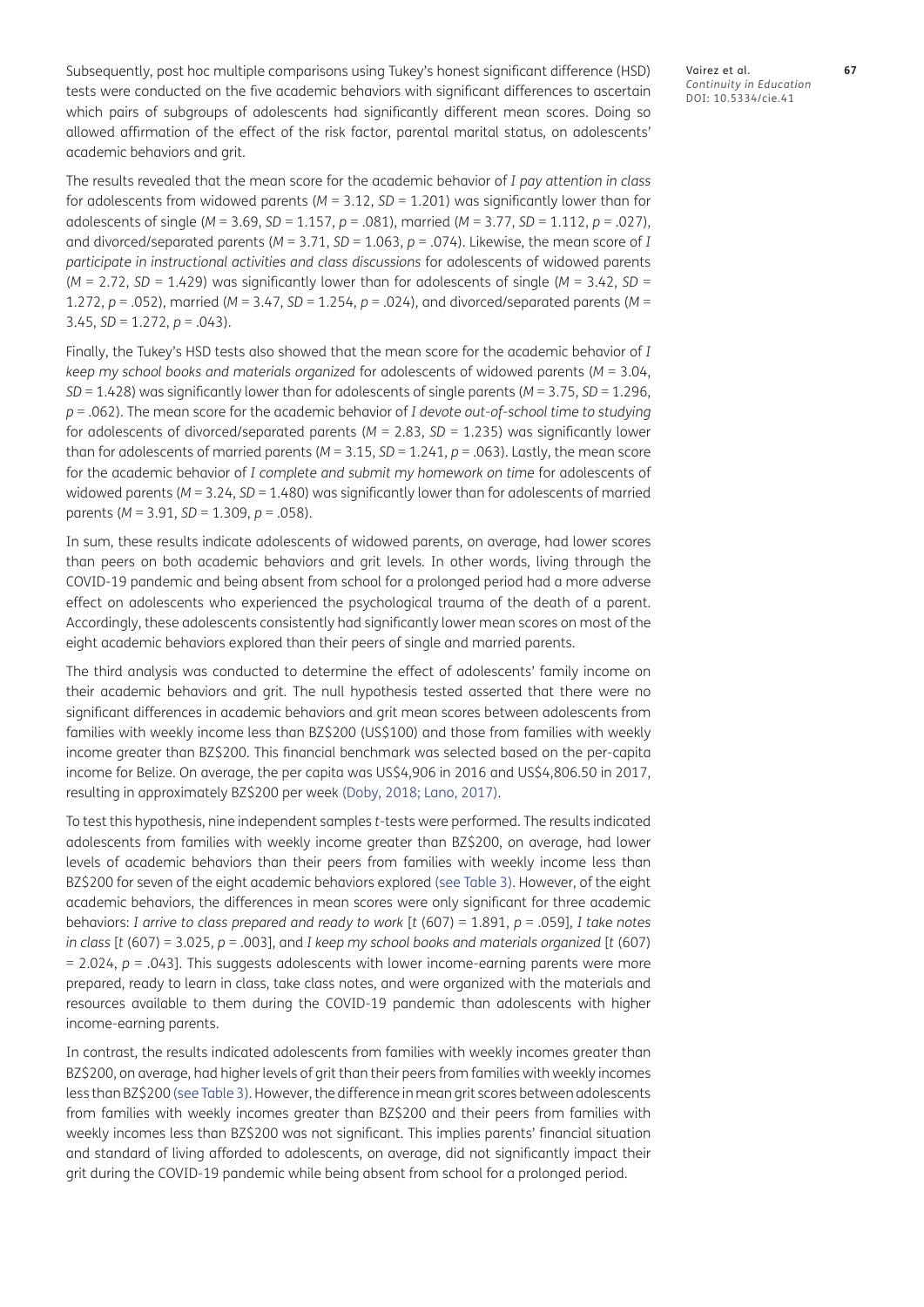|                                                                 | <b>PARENTS' WEEKLY</b><br><b>INCOME</b> | N   | М    | <b>SD</b> |
|-----------------------------------------------------------------|-----------------------------------------|-----|------|-----------|
| $AB - 1$ . I attend class regularly.                            | $<$ \$200                               | 129 | 4.28 | 1.139     |
|                                                                 | $>$ \$200                               | 480 | 4.18 | 1.276     |
| $*AB$ $-$ 2. I arrive to class prepared and ready to work.      | $<$ \$200                               | 129 | 4.02 | 1.027     |
|                                                                 | $>$ \$200                               | 480 | 3.80 | 1.244     |
| $AB - 3$ . I pay attention in class.                            | $<$ \$200                               | 129 | 3.79 | 1.066     |
|                                                                 | $>$ \$200                               | 480 | 3.69 | 1.136     |
| $*AB - 4$ . I take notes in class.                              | $<$ \$200                               | 129 | 3.78 | 1.281     |
|                                                                 | $>$ \$200                               | 480 | 3.39 | 1.337     |
| $AB$ $-$ 5. I participate in instructional activities and class | $<$ \$200                               | 129 | 3.50 | 1.238     |
| discussions.                                                    | >5200                                   | 480 | 3.40 | 1.286     |
| ** AB – 6. I keep my school books and materials organized.      | $<$ \$200                               | 129 | 3.84 | 1.326     |
|                                                                 | $>$ \$200                               | 480 | 3.58 | 1.311     |
| $AB - 7$ . I devote out-of-school time to studying.             | $<$ \$200                               | 129 | 3.17 | 1.140     |
|                                                                 | $>$ \$200                               | 480 | 3.03 | 1.263     |
| $AB$ $-$ 8. I complete and submit my homework on time.          | $<$ \$200                               | 129 | 3.81 | 1.219     |
|                                                                 | $>$ \$200                               | 480 | 3.81 | 1.298     |
| Grit Score                                                      | $<$ \$200                               | 129 | 3.19 | .652      |
|                                                                 | $>$ \$200                               | 480 | 3.29 | .632      |

The final analysis was conducted to determine the effect of adolescents' parental educational attainment on their academic behaviors and grit. The null hypothesis tested asserted there were no significant differences in academic behaviors and grit mean scores between adolescents with parents who had no college education and those with parents who had a college education. To test this hypothesis, another nine independent samples *t*-tests were conducted.

The results showed adolescents with parents who had no college education, on average, had higher levels of academic behaviors than their peers with parents who had a college education for all eight academic behaviors explored (see Table 4). Notably, of the eight academic behaviors, the differences in mean scores were significant for five: *I arrive to class prepared and ready to work* [*t* (607) = 1.824, *p* = .069]*, I pay attention in class* [*t* (607) = 2.383, *p* = .017]*, I take notes in class* [*t* (607) = 1.997, *p* =.046], *I keep my school books and materials organized*  [*t* (607) = 2.449, *p* = .015], and *I complete and submit my homework on time* [*t* (607) = 2.788, *p* = .005]. These results suggest adolescents with parents who had no college education were challenged by their circumstances to become self-directed, develop good work and study habits, and advance their organizational and executive functioning skills.

|                                                                 | <b>PARENTS' ED.</b><br><b>ATTAINMENT</b> | N   | М    | <b>SD</b> |
|-----------------------------------------------------------------|------------------------------------------|-----|------|-----------|
| $AB - 1$ . I attend class regularly.                            | No College                               | 366 | 4.24 | 1.186     |
|                                                                 | College Degree                           | 243 | 4.13 | 1.336     |
| *AB - 2. I arrive to class prepared and ready to work.          | No College                               | 366 | 3.92 | 1.158     |
|                                                                 | College Degree                           | 243 | 3.74 | 1.265     |
| $*AB$ $-$ 3. I pay attention in class.                          | No College                               | 366 | 3.80 | 1.111     |
|                                                                 | College Degree                           | 243 | 3.58 | 1.127     |
| **AB - 4. I take notes in class.                                | No College                               | 366 | 3.56 | 1.363     |
|                                                                 | College Degree                           | 243 | 3.34 | 1.280     |
| $AB$ $-$ 5. I participate in instructional activities and class | No College                               | 366 | 3.46 | 1.289     |
| discussions.                                                    | College Degree                           | 243 | 3.37 | 1.255     |
| ** AB - 6. I keep my school books and materials organized.      | No College                               | 366 | 3.74 | 1.314     |
|                                                                 | College Degree                           | 243 | 3.48 | 1.309     |
| $AB - 7$ . I devote out-of-school time to studying.             | No College                               | 366 | 3.13 | 1.252     |
|                                                                 | College Degree                           | 243 | 2.96 | 1.214     |
| ** AB - 8. I complete and submit my homework on time.           | No College                               | 366 | 3.92 | 1.212     |
|                                                                 | College Degree                           | 243 | 3.63 | 1.362     |
| *Grit Score                                                     | No College                               | 366 | 3.30 | .644      |
|                                                                 | College Degree                           | 243 | 3.21 | .622      |

Vairez et al. **68** *Continuity in Education* DOI: 10.5334/cie.41

**Table 3** Academic Behaviors and Grit Descriptive Statistics by Parents' Weekly Income.  $*$  *p* < .10.  $*$  *p* < .05.

*Note*: All currency cited is in Belize (BZ) dollars, which has approximately a 2-to-1 exchange rate with the US dollar.

**Table 4** Academic Behaviors and Grit Descriptive Statistics by Parents' Educational Attainment.

 $* p < 0.10$ . \*\* *p* < 0.05.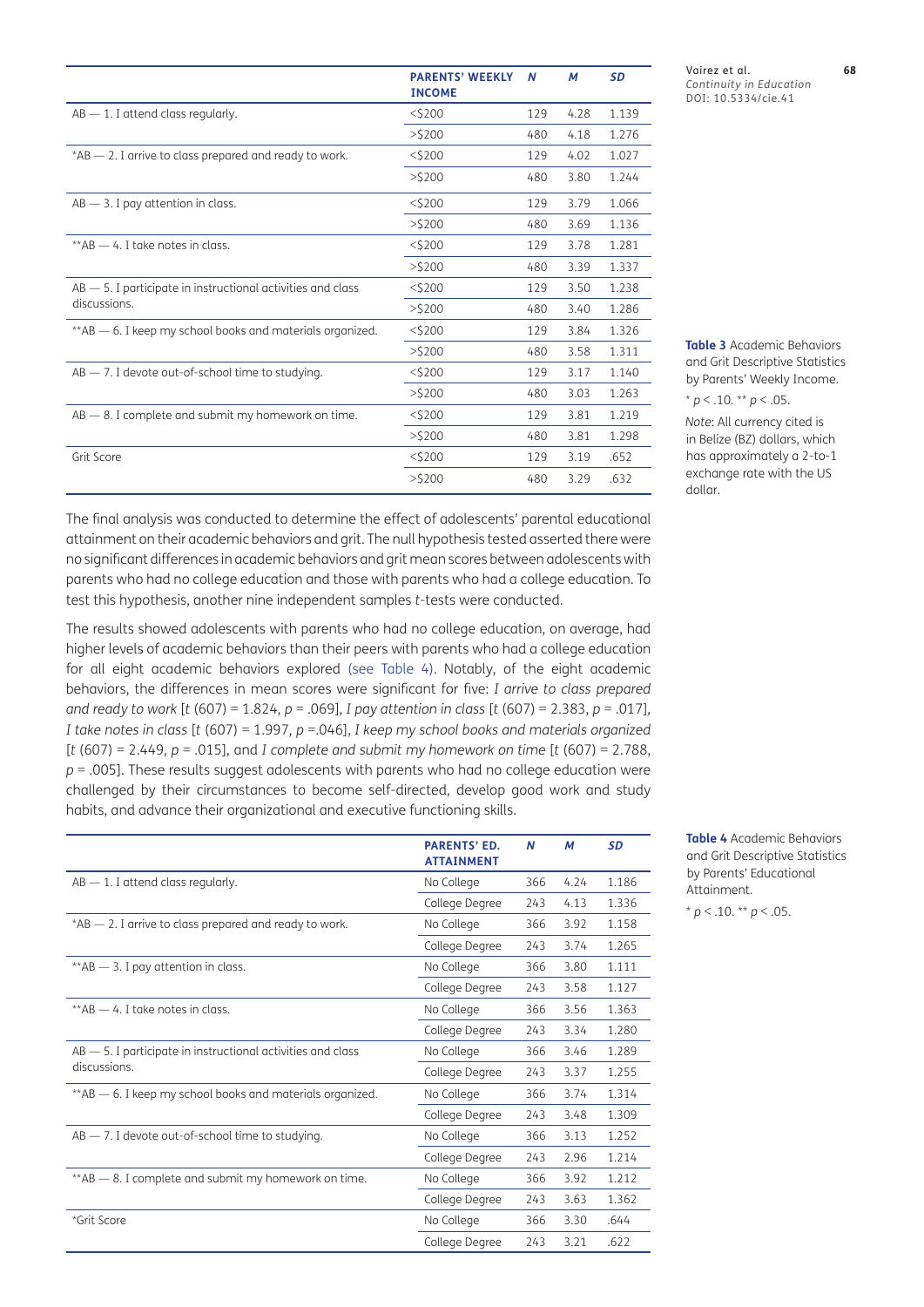Likewise, the results indicated adolescents with parents who had no college education, on average, had higher levels of grit than their peers with parents who had a college education (see Table 4). The difference in mean grit scores between adolescents with parents who had no college education and their peers with parents who had a college education was significant [*t* (607) = 1.714, *p* = .087]. These results suggest that during prolonged absence from school due to the COVID-19 pandemic, adolescents with parents who had no college education manifested better academic behaviors and higher levels of perseverance and passion for long-term goals than their peers whose parents had a college education.

# **DISCUSSION**

This quantitative causal-comparative study resulted in several important findings and implications for fostering and developing adolescents' academic behaviors and grit. All factors examined—attendance, preparation, attention, note-taking, participation, organization, outof-school time to study, complete and submit work and grit—are foundational to success in school and life ([Farrington et al., 2012\)](#page-14-1).

Our key findings suggest adolescents from single-parent families had lower levels of academic behaviors than their peers from nuclear families across the eight behaviors explored. This effect was more severe for adolescents who experienced the psychological trauma of divorce or death of a parent. Adolescents from widowed parents, on average, had lower scores than their peers on academic behaviors and grit. The COVID-19 pandemic and being absent from school for a prolonged period had a more adverse effect on adolescents who experienced the psychological trauma of the death of a parent [\(Kidman et al., 2021\)](#page-15-8). Accordingly, these adolescents consistently had significantly lower mean scores for the five academic behaviors with significant differences as compared to their peers from single- and married-parents families.

Further, the results indicated adolescents from nuclear and higher income families had slightly higher levels of grit. This is attributable to the fact that parents in nuclear families and those with higher income earnings are presumably more likely to provide greater support to the adolescents in their families with time, mentoring, tutoring and homework supervision, adequate supplies, and resource materials. These adolescents may also have more access to such tools as technology, reliable Internet connectivity, and digital devices like iPads, laptops, and desktop computers. Adolescents of parents with lower levels of educational attainment had higher levels of academic behaviors and grit. In the context of this study, during prolonged absence from school due to the COVID-19 pandemic, adolescents with parents who had no college education manifested better academic behaviors and higher levels of perseverance and passion for long-term goals than their peers whose parents had a college education.

These implications may speak to under-resourced adolescents having to develop self-discipline and self-directedness, good work and study habits, organizational and executive functioning skills early in life. These attitudes of persistence, passion, and determination may have helped to overcome their parents' limited support and assistance because of education level or formal education [\(Masten et al., 1999;](#page-16-11) [Sameroff & Rosenblum, 2006](#page-16-8)). Presumably, this gritty mindset of resilience may also have resulted from parental efforts to instill the value of obtaining a good education to improve future financial empowerment and social mobility [\(Masten &](#page-15-11)  [Coatsworth, 1998;](#page-15-11) [Masten et al., 2010\)](#page-15-12). Concomitantly, the adaptation and development of positive noncognitive behavior traits may also be the adolescents' impetus to escape poverty and life's hardships stemming from their communal and familial experiences of living with parents lacking a college education.

Nonetheless, to meet all students' needs, student engagement and motivation in the classroom need to be supported on and offline ([Fryer & Bovee, 2016\)](#page-14-17). In turn, for students' motivation deficits to be a priority to alleviate academic challenges, teachers' well-being, workload, and support matter, both off and online [\(Fryer & Bovee, 2016](#page-14-17)). Since teachers can address a broad array of motivational deficits, it is important for school officials and parents to support them as students who start with critical deficits in motivation generally further degrade over time [\(Fryer](#page-14-17)  [& Bovee, 2016](#page-14-17); [Fryer et al., 2014](#page-14-21)).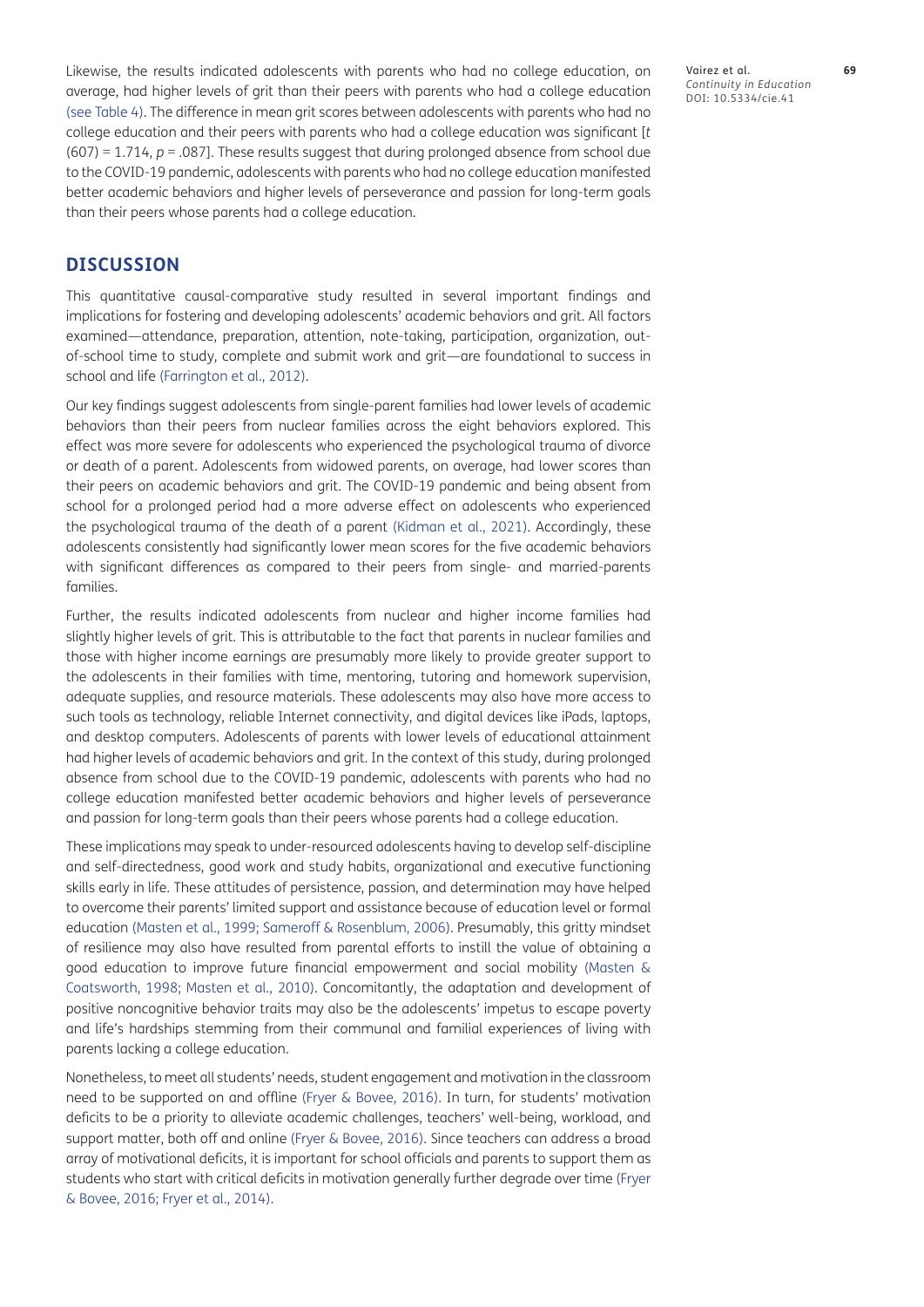#### **LIMITATIONS**

This study is not without its limitations. Though the sample size was large, the study was conducted in one country with a multi-ethnic and multicultural population, which may affect generalizability. Though many restrictions have been lifted, the pandemic is still not over (or has not been declared over in Belize). More data are being compiled daily; therefore, the reported finding may change and the ultimate impact on adolescents may remain unclear. The impact of prolonged absenteeism and influence of noncognitive factors on adolescents' academic behaviors, grit, and achievement is presumably subject to change. Therefore, the findings from this study should be taken with that caveat in mind.

The results offer a snapshot in time serving as descriptive reminders about the need for prescriptive measures to meet the needs of students and improve the quality of instruction and educational services. The pandemic lingers and continues to be psychologically draining on both students and educators; we must foster learning environments that support both.

Also, this study explored the effects of four major risk factors (family status, parental marital status, family income, and parent educational attainment) on adolescents' academic behaviors and grit. However, other factors (such as students' second-language acquisition, poor school attitude or deficits in motivation, low ability level or prior achievement gaps, low self-esteem/ self-efficacy as well as low parental availability, support, and expectations) may have exerted an influence on the risk factors investigated. They were outside the scope of this study and could be explored in future studies.

A final limitation speaks to the self-reported nature of the data, which plays a role in the interpretation of the findings and the consideration afforded to the external validity and future directions of this research. These concerns of limitation merit further investigation to foster greater corroboration of the findings from this study. However, we hope that any such replications or extensions would be based on a similar size or larger sample and employ a causal-comparative research design to ensure meaningful comparison with the current study's findings.

#### **CONCLUSIONS AND RECOMMENDATIONS**

The support and availability of parents—single, married, divorced/separated, or widowed and their financial situation and standard of living (as afforded by their education levels) have varying degrees of impact on adolescents' academic behaviors and grit. This may be singly or in tandem, especially when there is prolonged absence from school due to the COVID-19 pandemic. Regardless, it requires changing the way we respond to students who have been absent ([Gentle-Genitty et al., 2020](#page-15-19)). Student support matters, both off and online [\(Fryer &](#page-14-17)  [Bovee, 2016\)](#page-14-17). This is especially important in remote learning environments, where students who start with critical deficits in motivation generally further degrade over time [\(Fryer et al., 2014](#page-14-21)).

We recommend schools become trauma responsive in support of adolescents who experience death or divorce of a parent and other traumatic experiences due to the prolonged absence from school and in-person instruction caused by the disruption of the COVID-19 pandemic. Trauma response requires engagement of multiple targets inclusive of care, sensitivity, cultural change, voice and choice, safety, and resources ([Fondren et al., 2020\)](#page-14-22). The COVID-19 pandemic took a heavy toll on students' mental health. For example, students experienced increases in anxiety, sluggish cognitive tempo (SCT), inattention, and oppositionality/defiance symptoms, attention deficit hyperactivity disorder (ADHD) and poor emotional regulation abilities, resulting in higher externalizing behaviors [\(Breaux et al., 2021](#page-14-5)).

A significant number of students during the pandemic had added pressures due to their inability to access technological tools ([McElrath, 2020\)](#page-16-1) leading to a decrease in academic motivation because of prolonged absence from school. Academic motivation is a predictor of factors that might negatively or positively affect students' trajectories in schools. Students who are highly motivated are more likely to excel in school, including in extracurricular activities [\(Camacho et](#page-14-23)  [al., 2021;](#page-14-23) Zaccoletti et al., 2020). The development of adequate emotional regulation skills and high-quality instruction are good strategies to help enhance students' academic achievement [\(Boekaerts & Pekrun, 2016](#page-14-15); [Sameroff & Rosenblum, 2006](#page-16-8)).

Educators may need to be supportive of all adolescents regardless of their parental educational attainment or income level. Such changes in school climate may foster the development of

Vairez et al. **70** *Continuity in Education* DOI: 10.5334/cie.41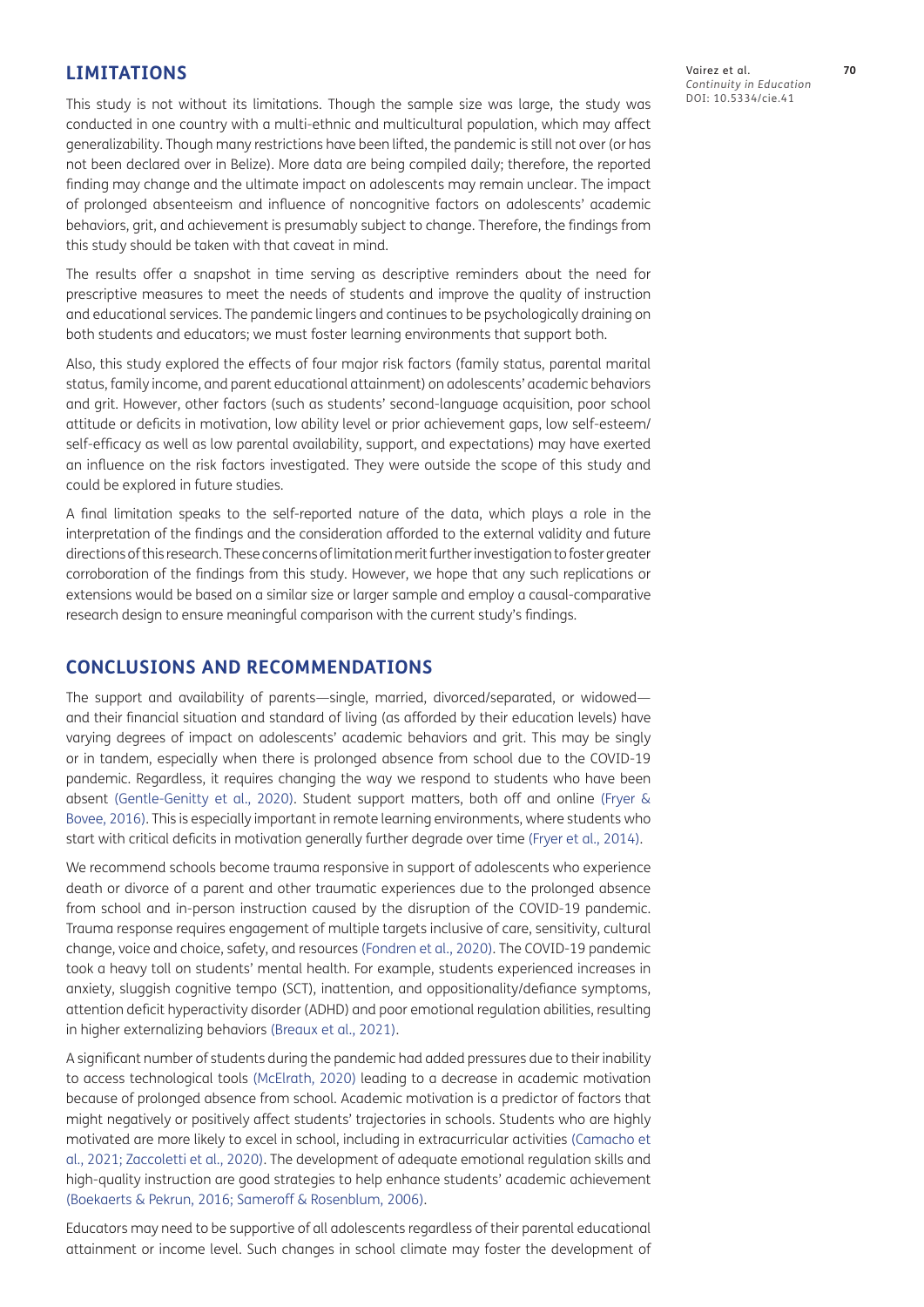better academic behaviors, grit, and psychological well-being. In doing so, attention is also given to attendance and the need for communication with all stakeholders—from school administrators, parents, teachers, students, to the larger society—for student success [\(Heyne,](#page-15-10)  [Gentle-Genitty et al., 2019](#page-15-10)).

In short, adolescents' level of academic behaviors and grit should be constantly assessed to design learning environments that foster adolescents' success in school and later in life. Failure to do so will compound the existing educational disparities in Belize among students from underserved communities, which is detrimental to the future of Belize ([Palacio, 2013;](#page-16-9) Vairez et al., 2017).

We would be remiss to not also suggest that future studies be carried out in other countries to explore other school factors that affect adolescents such as modality of learning, type of school, location of school, access to resources, and so on, to assess and compare such factors during and after the COVID-19 pandemic. Similarly, future studies could further disaggregate adolescent groups—such as high-schoolers vs. college students; males vs. females; urban vs. rural; as well as comparative analyses at the district and regional levels, and so on—to investigate how academic behaviors and grit are impacted following prolonged absence due to the COVID-19 pandemic.

Finally, it is incumbent upon us to suggest that the concerns of limitation call for further investigation to foster greater corroboration of the findings from this study and, more important, to better meet the present and future educational needs of Belize's growing and promising adolescent population. Therefore, replication or extension of this study is welcomed. Of note, in future studies there is the need to expand participation to be inclusive of a larger portion of adolescents from rural areas outside of Belize City to increase representativeness and generalizability.

# **ACKNOWLEDGEMENTS**

The first author wants to thank all the adolescents who completed the online survey that made this study possible and my students, enrolled in Adolescent Psychology during Spring 2021, who assisted with the data collection by reaching out to their peers and other students in support of this research project.

The editorial team of *Continuity in Education* would like to express their gratitude to the reviewers, who generously gave their time and expertise to improve this article: Deborah McMillan and others who asked to remain anonymous. The editorial processing of the article was managed by INSA editor Gil Keppens, while the copyediting was carried out by Kirsten McBride.

# **COMPETING INTERESTS**

The authors have no competing interests to declare.

# <span id="page-13-0"></span>**AUTHOR AFFILIATIONS**

**MathiasVairez, Jr <br> <b>D** [orcid.org/0000-0002-3634-8223](https://orcid.org/0000-0002-3634-8223) University of Belize, BZ **Frank Gomez, Jr** Maria Regina School, US Carolyn Gentle-Genitty <sup>1</sup> [orcid.org/0000-0002-1231-319X](https://orcid.org/0000-0002-1231-319X) Indiana University, US **Janeen Quiroz** University of Belize, BZ **Olga Manzanero** University of Belize, BZ

# **PUBLISHER'S NOTE**

This paper underwent peer review using the [Cross-Publisher COVID-19 Rapid Review Initiative.](https://oaspa.org/scholarly-publishers-working-together-during-covid-19-pandemic/)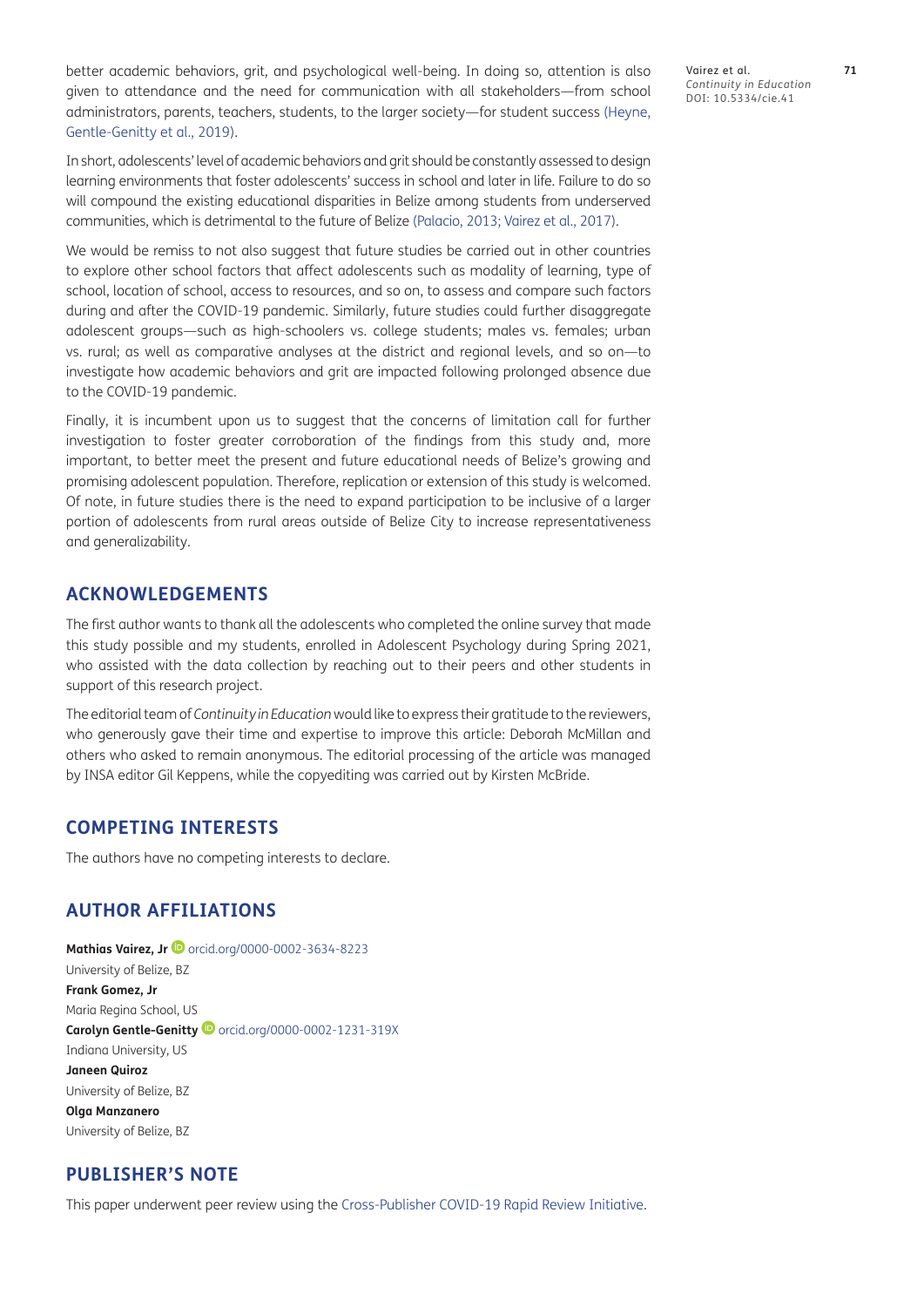# **REFERENCES**

- <span id="page-14-6"></span>**Balfanz, R.,** & **Byrnes, V.** (2012). *The importance of being in school: A report on absenteeism in the nation's public schools*. Retrieved from [http://new.every1graduates.org/wp-content/uploads/2012/05/](http://new.every1graduates.org/wp-content/uploads/2012/05/finalchronicabsenteeismreport_may16.pdf) [finalchronicabsenteeismreport\\_may16.pdf](http://new.every1graduates.org/wp-content/uploads/2012/05/finalchronicabsenteeismreport_may16.pdf)
- <span id="page-14-19"></span>**Belize Judiciary.** (2018). *Supreme Court claim no. 452 of 2017 Delsie Flowers v. Alton Jeffords*. Retrieved from [http://belizejudiciary.org/wp-content/uploads/2018/01/Supreme-Court-Claim-No-452-of-2017-](http://belizejudiciary.org/wp-content/uploads/2018/01/Supreme-Court-Claim-No-452-of-2017-Delsie-Flowers-v-Alton-Jeffords.pdf ) [Delsie-Flowers-v-Alton-Jeffords.pdf](http://belizejudiciary.org/wp-content/uploads/2018/01/Supreme-Court-Claim-No-452-of-2017-Delsie-Flowers-v-Alton-Jeffords.pdf )
- <span id="page-14-3"></span>**Belize Management Information Systems.** (2022). *Education system overview* [A Government of Belize Website]. Belize: Ministry of Education, Culture, Science and Technology. Retrieved from [https://www.](https://www.moecst.gov.bz/education-sectors/education-system-overview/ ) [moecst.gov.bz/education-sectors/education-system-overview/](https://www.moecst.gov.bz/education-sectors/education-system-overview/ )
- <span id="page-14-2"></span>**Belize World Factbook.** (2021). *Explore all countries: Belize, Central America*. Retrieved from [https://www.](https://www.cia.gov/the-world-factbook/countries/belize/ ) [cia.gov/the-world-factbook/countries/belize/](https://www.cia.gov/the-world-factbook/countries/belize/ )
- <span id="page-14-15"></span>**Boekaerts, M.,** & **Pekrun, R.** (2016). Emotions and emotion regulation in academic settings. In L. Corno & E. M. Anderman (Eds.), *Handbook of educational psychology* (pp. 76–90). Routledge/Taylor & Francis Group
- <span id="page-14-5"></span>**Breaux, R., Dvorsky, M. R., Marsh, N. P., Green, C. D., Cash, A. R., Shroff, D. M., Buchen, N., Langberg, J. M., & Becker, S. P.** (2021). Prospective impact of COVID-19 on mental health functioning in adolescents with and without ADHD: Protective role of emotion regulation abilities. *Journal of Child Psychology and Psychiatry*, *62*(9), 1132–1139. DOI: [https://doi.org/10.1111/jcpp.13382](https://doi.org/10.1111/jcpp.13382 )
- <span id="page-14-10"></span>**Bronfenbrenner, U.,** & **Morris, P. A.** (2006). The bioecological model of human development. In R. M. Lerner & W. Damon (Eds.), *Handbook of child psychology*: *Vol. 1. Theoretical models of human development* (6th ed., pp. 793–828). John Wiley & Sons Inc.
- <span id="page-14-11"></span>**Brundin, J.** (2021, April 5). All kinds of trauma: Students are returning to school, but are we ready to help them cope? *Colorado Public Radio News*. Retrieved from [https://www.cpr.org/2021/04/05/all-kinds-of](https://www.cpr.org/2021/04/05/all-kinds-of-trauma-students-are-returning-to-school-but-are-we-ready-to-help-them-cope/)[trauma-students-are-returning-to-school-but-are-we-ready-to-help-them-cope/](https://www.cpr.org/2021/04/05/all-kinds-of-trauma-students-are-returning-to-school-but-are-we-ready-to-help-them-cope/)
- <span id="page-14-23"></span>**Camacho, A., Correia, N., Zaccoletti, S.,** & **Daniel, J. R.** (2021). Anxiety and social support as predictors of student academic motivation during the COVID-19. *Frontiers in Psychology, 12*(644338), 1–11. DOI: [https://doi.org/10.3389/fpsyg.2021.644338](https://doi.org/10.3389/fpsyg.2021.644338 )
- <span id="page-14-16"></span>**Cennamo, K. S., Ross, J. D.,** & **Ertmer, P. A.** (2010). *Technology integration for meaningful classroom use: A standards-based approach*. Wadsworth Cengage Learning.
- <span id="page-14-14"></span>**Demir, K.,** & **Akman Karabeyoglu, Y.** (2015). Factors associated with absenteeism in high schools. *Eurasian Journal of Educational Research, 62*, 37–56. Retrieved from [https://files.eric.ed.gov/fulltext/](https://files.eric.ed.gov/fulltext/EJ1097992.pdf) [EJ1097992.pdf](https://files.eric.ed.gov/fulltext/EJ1097992.pdf). DOI: [https://doi.org/10.14689/ejer.2016.62.4](https://doi.org/10.14689/ejer.2016.62.4 )
- <span id="page-14-20"></span>**Doby, L.** (2018). Path to improvement: Top 10 facts about poverty in Belize [Blog]. *The Borgen Project*. Retrieved from [https://borgenproject.org/path-to-improvement-top-10-facts-about-poverty-in-belize/](https://borgenproject.org/path-to-improvement-top-10-facts-about-poverty-in-belize/ )
- <span id="page-14-8"></span>**Duckworth, A.** (2016). *Grit: The power of passion and perseverance*. Scribner Book Company.
- <span id="page-14-0"></span>**Duckworth, A. L.,** & **Quinn, P. D.** (2009). Development and validation of the Short Grit Scale (Grit-S). *Journal of Personality Assessment*, *91*(2), 166–174. DOI: [https://doi.](https://doi.org/10.1080/00223890802634290 ) [org/10.1080/00223890802634290](https://doi.org/10.1080/00223890802634290 )
- <span id="page-14-1"></span>**Farrington, C. A., Roderick, M., Allensworth, E., Nagaoka, J., Keyes, T. S., Johnson, D. W.,** & **Beechum, N. O.** (2012). *Teaching adolescents to become learners. The role of noncognitive factors in shaping school performance: A critical literature review.* University of Chicago Consortium on Chicago School Research.
- <span id="page-14-4"></span>**Flowers, Y. C.** (2020). *COVID-19 and education in Belize* [Presented to UNESCO]. Retrieved from [https://tcg.](https://tcg.uis.unesco.org/wp-content/uploads/sites/4/2020/05/UIS_COVID_Belize.pdf ) [uis.unesco.org/wp-content/uploads/sites/4/2020/05/UIS\\_COVID\\_Belize.pdf.](https://tcg.uis.unesco.org/wp-content/uploads/sites/4/2020/05/UIS_COVID_Belize.pdf )
- <span id="page-14-22"></span>**Fondren, K., Lawson, M., Speidel, R., McDonnell, C. G.,** & **Valentino, K.** (2020). Buffering the effects of childhood trauma within the school setting: A systematic review of trauma-informed and traumaresponsive interventions among trauma-affected youth. *Children and Youth Services Review, 109*(11), 104691. DOI: [https://doi.org/10.1016/j.childyouth.2019.104691](https://doi.org/10.1016/j.childyouth.2019.104691 )
- <span id="page-14-18"></span>**Fraenkel, J., Wallen, N.,** & **Hyun, H.** (2012). *How to design and evaluate research in education*. McGraw-Hill, Inc.
- <span id="page-14-9"></span>**Fraser, M.** (Ed.). (2004). *Risk and resilience in childhood: An ecological perspective*. NASW Press.
- <span id="page-14-7"></span>**Fremont, W.** (2003). School refusal in children and adolescents. *American Family Physician, 68*(8), 1555– 1560. Retrieved from [https://aafp.org/afp/2003/1015/p1555.html](https://aafp.org/afp/2003/1015/p1555.html )
- <span id="page-14-17"></span>**Fryer, L. K.,** & **Bovee, H. N.** (2016). Supporting students' motivation for e-learning: Teachers matter on and off line. *The Internet and Higher Education, 30*, 21–29. DOI: [https://doi.org/10.1016/j.iheduc.2016.03.003](https://doi.org/10.1016/j.iheduc.2016.03.003 )
- <span id="page-14-21"></span>**Fryer, L. K., Bovee, H. N.,** & **Nakao, K.** (2014). E-learning: Reasons students in language learning courses do not want to. *Computers & Education, 74*, 26–36. DOI: [https://doi.org/10.1016/j.](https://doi.org/10.1016/j.compedu.2014.01.008 ) [compedu.2014.01.008](https://doi.org/10.1016/j.compedu.2014.01.008 )
- <span id="page-14-12"></span>**Gentle-Genitty, C.** (2009). *Tracking more than absences: Impact of school's social bonding on chronic truancy*. Lambert Academic Publishing. DOI: [https://doi.org/10.1037/e625252012-001](https://doi.org/10.1037/e625252012-001 )
- <span id="page-14-13"></span>**Gentle-Genitty, C., Karikari, I., Chen, H., Wilka, E., & Kim, J. (2015). Truancy: A look at definitions in the** USA and other territories. *Educational Studies, 41*(1–2), 62–90. DOI: [https://doi.org/10.1080/0305569](https://doi.org/10.1080/03055698.2014.955734 ) [8.2014.955734](https://doi.org/10.1080/03055698.2014.955734 )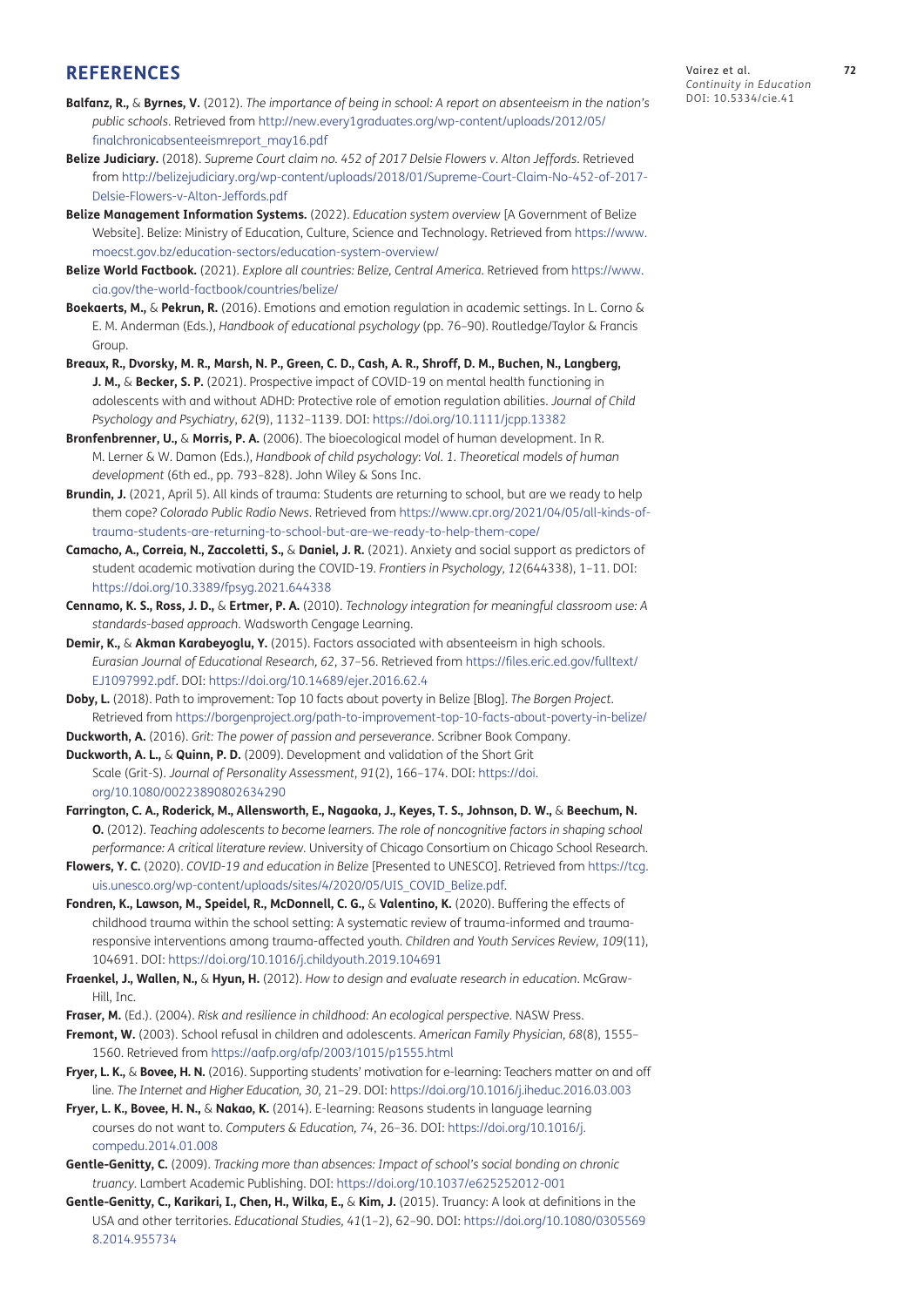- <span id="page-15-19"></span>**Gentle-Genitty, C., Taylor, J.,** & **Renguette, C.** (2020). A change in the frame: From absenteeism to attendance. *Frontiers in Education, 4*(161), 1–6. DOI: [https://doi.org/10.3389/feduc.2019.00161](https://doi.org/10.3389/feduc.2019.00161 )
- <span id="page-15-6"></span>**Gitterman, A.,** & **Germain, C. B.** (2008). Ecological framework (e-reference edition). In T. Mizrahi & L. E. Davis (Eds.), *Encyclopedia of social work*. National Association of Social Workers and Oxford University Press, Inc. DOI: [http://www.oxford-naswsocialwork.com/entry?entry=t203.e118.](http://www.oxford-naswsocialwork.com/entry?entry=t203.e118  )
- <span id="page-15-2"></span>**Gomez, F. C., Jr.** (2020). *Technology integration self-efficacy reframed through the ISTE standards: An investigation among urban K-12 teachers* [Doctoral dissertation, Boise State University, Boise, ID]. Retrieved from [https://scholarworks.boisestate.edu/td/1692/.](https://scholarworks.boisestate.edu/td/1692/)
- <span id="page-15-3"></span>**Gomez, F. C., Jr. Trespalacios, J., Hsu, Y.,** & **Yang, D.** (2021). Exploring teachers' integration self-efficacy through the 2017 ISTE standards. *TechTrends.* DOI: [https://doi.org/10.1007/s11528-021-00639-z](https://doi.org/10.1007/s11528-021-00639-z )
- <span id="page-15-16"></span>**Great Schools Partnership.** (2013). At-risk. In *Glossary of education reform*. Retrieved from [https://www.](https://www.edglossary.org/at-risk/  ) [edglossary.org/at-risk/](https://www.edglossary.org/at-risk/  )
- <span id="page-15-7"></span>**Gross, B.,** & **Opalka, A.** (2020). *Too many schools leave learning to chance during the pandemic*. Center on Reinventing Public Education. Retrieved from [https://crpe.org/too-many-schools-leave-learning-to](https://crpe.org/too-many-schools-leave-learning-to-chance-during-the-pandemic/ )[chance-during-the-pandemic/](https://crpe.org/too-many-schools-leave-learning-to-chance-during-the-pandemic/ )
- <span id="page-15-15"></span>**Gumora, G.,** & **Arsenio, W. F.** (2002). Emotionality, emotion regulation, and school performance in middle school children. *Journal of School Psychology, 40*(5), 395–413. DOI: [https://doi.org/10.1016/S0022-](https://doi.org/10.1016/S0022-4405(02)00108-5 ) [4405\(02\)00108-5](https://doi.org/10.1016/S0022-4405(02)00108-5 )
- <span id="page-15-13"></span>**Hair, N. L., Hanson, J. L., Wolfe, B. L.,** & **Pollak, S. D.** (2015). Association of child poverty, brain development, and academic achievement. *AMA Pediatrics, 169*(9), 822–829. DOI: [https://doi.](https://doi.org/10.1001/jamapediatrics.2015.1475 ) [org/10.1001/jamapediatrics.2015.1475](https://doi.org/10.1001/jamapediatrics.2015.1475 )
- <span id="page-15-10"></span>**Heyne, D., Gentle-Genitty, C., Gren-Landell, M. G., Melvin, G., Chu, B., Galle-Tessonneau, M., Gärtner Askeland, K., Gonzálvez, C., Havik, T., Magne Ingul, J., Bach Johnsen, D., Keppens, G., Knollmann, M., Lyon, A. R., Maeda, N., Reissner, V., Sauter, F., Silverman, W. K., Thastum, M., Tonge, B. J.,**  & **Kearney, C. A.** (2019). Improving school attendance by enhancing communication among stakeholders: Establishment of the International Network for School Attendance (INSA). *European Child and Adolescent Psychiatry, 365*(105585), 18. DOI: [https://doi.org/10.1007/s00787-019-01380-y](https://doi.org/10.1007/s00787-019-01380-y )
- **Heyne, D., Gren-Landell, M., Melvin, G.,** & **Gentle-Genitty, C.** (2019). Differentiation between school attendance problems: Why and how? *Cognitive and Behavioral Practice, 26*(1), 8–34. DOI: [https://doi.](https://doi.org/10.1016/j.cbpra.2018.03.006 ) [org/10.1016/j.cbpra.2018.03.006](https://doi.org/10.1016/j.cbpra.2018.03.006 )
- <span id="page-15-0"></span>**Human Development Index (HDI).** (2020). *Human development reports*. Retrieved from [http://hdr.undp.](http://hdr.undp.org/en/content/human-development-index-hdi ) [org/en/content/human-development-index-hdi](http://hdr.undp.org/en/content/human-development-index-hdi )
- **Inglés, C. J., Gonzálvez-Maciá, C., García-Fernández, J. M., Vicent, M.,** & **Martínez-Monteagudo, M. C.** (2015). Current status of research on school refusal. *European Journal of Education and Psychology*, *8*(1), 37–52. DOI: [https://doi.org/10.1016/j.ejeps.2015.10.005](https://doi.org/10.1016/j.ejeps.2015.10.005 )
- <span id="page-15-14"></span>**Jeon, L., Buettner, C. K.,** & **Hur, E.** (2014). Family and neighborhood disadvantage, home environment, and children's school readiness. *Journal of Family Psychology, 28*(5), 718–727. DOI: [https://doi.](https://doi.org/10.1037/fam0000022 ) [org/10.1037/fam0000022](https://doi.org/10.1037/fam0000022 )
- <span id="page-15-4"></span>**Kearney, C. A., Lemos, A.,** & **Silverman, J. R.** (2004). The functional assessment of school refusal behavior. *The Behavior Analyst Today, 5*(3), 275–283. Retrieved from<https://eric.ed.gov/?id=ej1072107>. DOI: [https://doi.org/10.1037/h0100040](https://doi.org/10.1037/h0100040 )
- <span id="page-15-9"></span>**Keppens, G., Spruyt, B.,** & **Dockx, J.** (2019). Measuring school absenteeism: Administrative attendance data collected by schools differ from self-reports in systematic ways. *Frontiers in Psychology*, *10*(2623), 1–10. DOI: [https://doi.org/10.3389/fpsyg.2019.02623](https://doi.org/10.3389/fpsyg.2019.02623 )
- <span id="page-15-8"></span>**Kidman, R., Margolis, R.,** & **Smith-Greenaway, E.** (2021). Estimates and projections of COVID-19 and parental death in the US. *JAMA Pediatrics, 175*(7), 745–746. Retrieved from [https://jamanetwork.](https://jamanetwork.com/journals/jamapediatrics/fullarticle/2778229/) [com/journals/jamapediatrics/fullarticle/2778229/](https://jamanetwork.com/journals/jamapediatrics/fullarticle/2778229/)
- <span id="page-15-18"></span>**Lano, C.** (2017). Economic context for poverty in Belize [Blog]. *The Borgen Project*. Retrieved from [https://](https://borgenproject.org/poverty-in-belize-2/  ) [borgenproject.org/poverty-in-belize-2/](https://borgenproject.org/poverty-in-belize-2/  )
- <span id="page-15-1"></span>**Lee, S. J., Ward, K. P., Chang, O. D.,** & **Downing, K. M.** (2021). Parenting activities and the transition to home-based education during the COVID-19 pandemic. *Children and Youth Services Review, 122*(105585), 1–10. DOI: [https://doi.org/10.1016/j.childyouth.2020.105585](https://doi.org/10.1016/j.childyouth.2020.105585 )
- <span id="page-15-17"></span>**Legal Information Institute.** (n.d.). Flowers vs. Jeffords. In *Women and justice*. Retrieved from [https://](https://www.law.cornell.edu/women-and-justice/resource/flowers_v._jeffords ) [www.law.cornell.edu/women-and-justice/resource/flowers\\_v.\\_jeffords](https://www.law.cornell.edu/women-and-justice/resource/flowers_v._jeffords )
- <span id="page-15-5"></span>**Luthar, S. S., Doernberger, C. H.,** & **Zigler, E.** (1993). Resilience is not unidimensional construct: Insights from a prospective study of inner-city adolescents. *Development and Psychopathology, 5*(4), 703– 717. DOI: [https://doi.org/10.1017/S0954579400006246](https://doi.org/10.1017/S0954579400006246 )
- <span id="page-15-11"></span>**Masten, A.,** & **Coatsworth, J. D.** (1998). The development of competence in favorable and unfavorable environments: Lessons from research on successful children. *American Psychologist, 53*(2), 205–220. DOI: [https://doi.org/10.1037/0003-066X.53.2.205](https://doi.org/10.1037/0003-066X.53.2.205 )
- <span id="page-15-12"></span>**Masten, A. S., Desjardins, C. D., McCormick, C. M., Sally, I., Kuo, C.,** & **Long, J. D.** (2010). The significance of childhood competence and problems for adult success in work: A developmental cascade analysis. *Development and Psychopathology, 22*(3), 679–694. DOI: [https://doi.org/10.1017/](https://doi.org/10.1017/S0954579410000362 ) [S0954579410000362](https://doi.org/10.1017/S0954579410000362 )

Vairez et al. **73** *Continuity in Education* DOI: 10.5334/cie.41